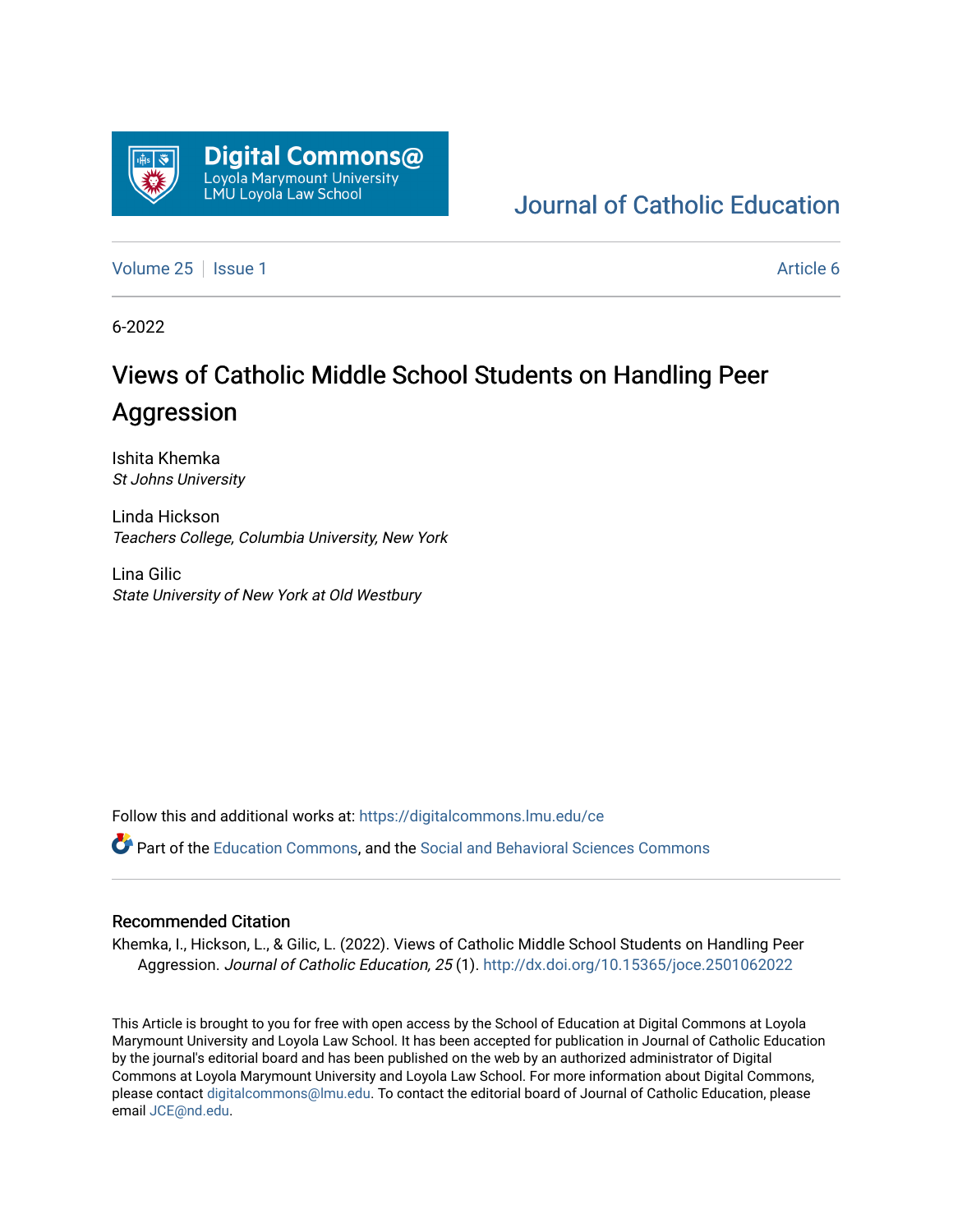*Journal of Catholic Education* Spring 2022, Volume 25, Issue 1, 133[-151](#page-14-0) This work is licensed under CC BY 4.0.  $\left(\overline{\mathbf{e}}\right)$ <https://doi.org/10.15365/joce.2501062022>



# **Views of Catholic Middle School Students on Handling Peer Aggression**

Ishita Khemka<sup>1</sup>, Linda Hickson<sup>2</sup> and Lina Gilic<sup>3</sup>

**Abstract:** Aggression toward peers who are perceived as weaker or different is a widespread problem for middle school students including those attending Catholic middle schools. Middle school students' normative beliefs about the acceptability of various types of aggressive behavior influences their own potential involvement in bullying. Therefore, how middle schoolers decide to respond to situations of peer aggression may affect their standing as either victims, bystanders to bullies, or as bullyvictims in school environments over time. This study looks at how middle schoolers (sixth, seventh, and eighth grade girls and boys) in Catholic schools think it best to respond to peer aggression by examining their decision-making preferences for how targeted peers (from a vulnerable group) should respond to physical, verbal, or cyber aggression situations. Although significant effects regarding gender, grade, and type of peer aggression were found for the decision-making of the middle schoolers, findings reveal that overall middle schoolers' preferences were well developed for resisting peer aggression. The study provides important insights for how to supplement commonly existing curricula on social emotional learning in Catholic Schools with decision-making training inputs for the design of future school-based bullying prevention programs. Preparing middle schoolers in Catholic schools to respond to stop peer aggression in a proactive way supports the mission of Catholic schools to create safe and caring school environments.

**Keywords**: Catholic middle schools, peer aggression, bullying, bystander, decision making

<sup>1</sup> St. John's University

<sup>2</sup> Teachers College, Columbia University

<sup>3</sup> State University of New York at Old Westbury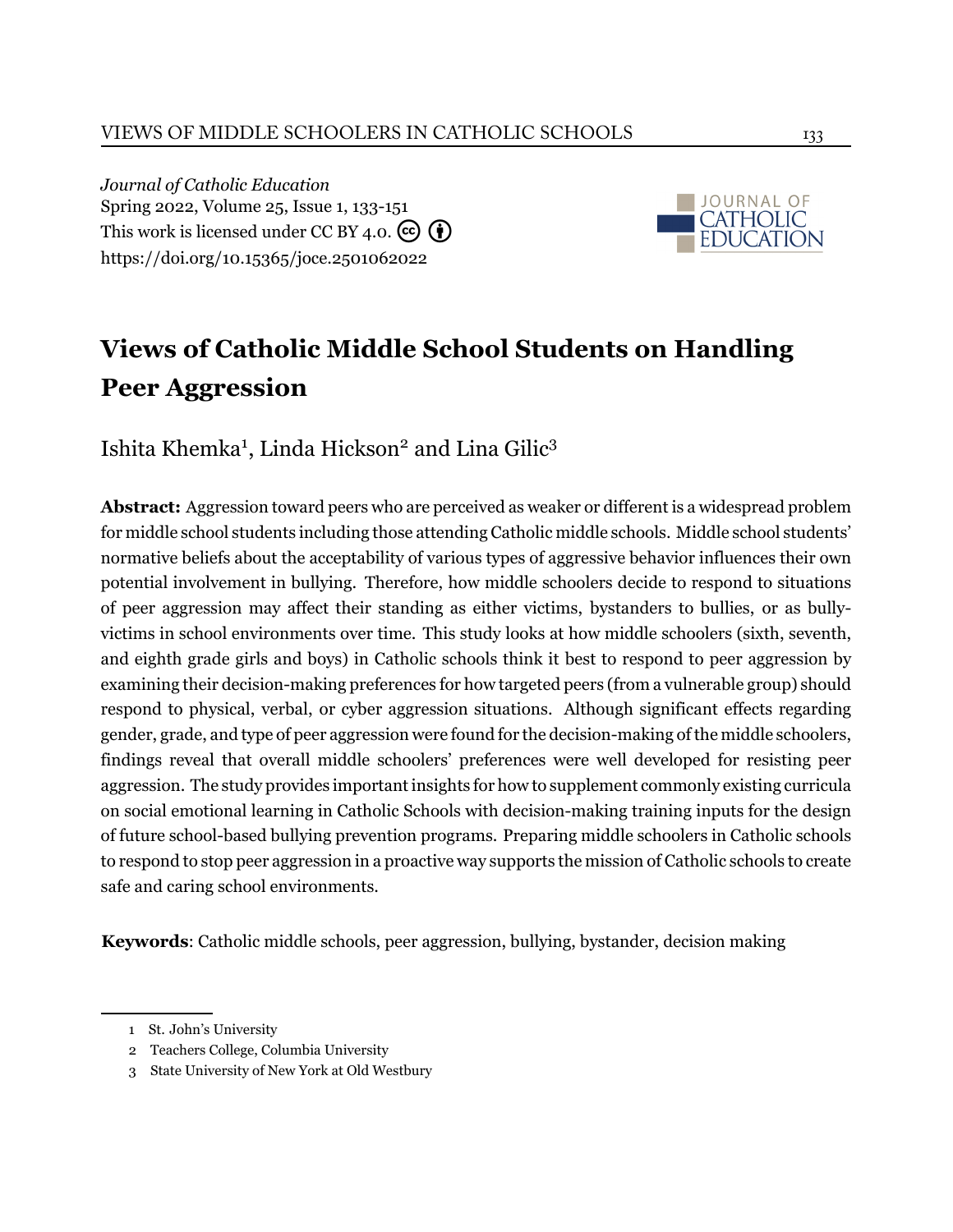Foreignal students of the bully-victim. Since teaching students Church morality and ethics is a principal goal of Catholic the bully-victim. Since teaching students Church morality and ethics is a principal goal of Catholi eer victimization in the form of aggression toward peers, especially those perceived as weaker or different, is a widespread problem among middle school students. Repeated peer aggression can lead to bullying and lasting implications for the peer victim, the bully, and schools, the anti-bullying message is clear and emphatic, with students being empowered and rewarded for taking proactive stances in bullying prevention. Keeping with the goals of Catholic education, finding ways to reduce peer victimization is a high priority. Social emotional learning (SEL) curricula taught in many Catholic schools teach both students and adults how to prevent bullying and provide healthier environments for learning and growth. To do so, SEL focuses on establishing and maintaining positive relationships and making responsible decisions. Therefore, better understanding of relationship dynamics in the decision-making behaviors of those involved in bullying situations is of central importance. Recent research suggests that the extent to which bystanders, or witnesses, endorse victim retaliation—which in turn tends to escalate the aggression or bullying—may play a key role in the frequency of peer aggression. This study aims to gain a clearer understanding of Catholic middle schoolers' endorsements of victim response. The extent to which their responses are related to gender and/or age is also examined to identify risk factors and provide a basis for designing peer aggression interventions.

Peer aggression takes many forms, ranging from direct physical aggression to direct or indirect relational aggression. Bullying is defined as repeated aggression toward another person who is perceived as weaker and less capable of defending himself or herself from the aggressor [\(Olweus,](#page-14-1) [1991\)](#page-14-1). Bullying is most prevalent in the middle school grades of all school communities [\(Bradshaw](#page-12-0) [et al.](#page-12-0), [2007;](#page-12-0) [Yanez & Seldin, 2019](#page-15-0)). Previous research has found that 29.9% of U.S. youth are involved in bullying, with bullying frequency being highest among sixth through eighth grade students([Nansel et al.](#page-14-2), [2001\)](#page-14-2). Relational aggression has been defined as non-physical aggression with "the intent to harm or manipulate someone's social relationships or social status" (Low et al., [2010](#page-14-3), p. 536). Relational aggression may be either direct, including verbal or nonverbal threats or actions (e.g., social exclusion), or indirect, which includes spreading lies and rumors, either face-to-face or remotely through social media technology, referred to as cyberbullying. Although programs have been developed to reduce peer victimization, [Dailey et al. \(2015\)](#page-12-1) concluded from their review that relational aggression may be less responsive to interventions than physical aggression. [Huesmann and Guerra](#page-13-0) ([1997](#page-13-0)) examined participants' normative beliefs about the acceptability of various types of aggressive behavior. They found that normative beliefs which endorsed retaliatory aggression predicted increases in observed aggression. [Frey et al.](#page-13-1) ([2009](#page-13-1)) reported increases with age for the endorsement of physical, verbal, and relational retaliation. It has been found that for victimized children, beliefs endorsing retaliatory aggression constitute a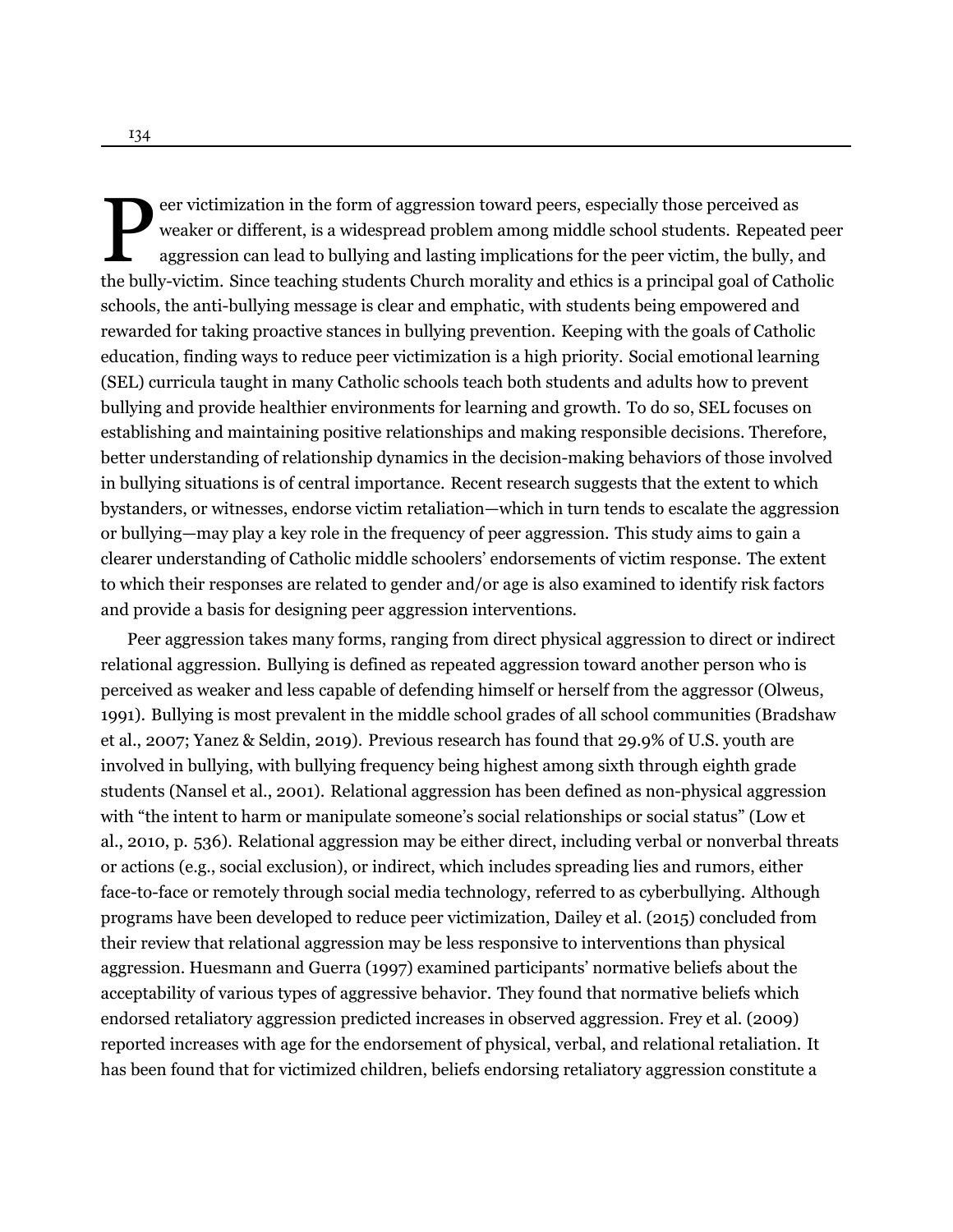powerful risk factor for further victimization([Kochenderfer & Ladd](#page-13-2), [1997](#page-13-2)).

Although it has been widely assumed that physical aggression is the domain of boys and relational aggression the domain of girls, recent studies have questioned these assumptions, with some studies reporting similarities in perpetration and victimization patterns in boys and girls([Juvonen et al., 2013\)](#page-13-3) and others reporting higher levels of both physical and relational aggression in boys than girls [\(Salmivalli & Kaukiainen](#page-15-1), [2004\)](#page-15-1). [Eriksen and Lyng \(2018](#page-12-2)) suggested that the boys' relational aggression in their study may have been underestimated by school staff members because they lacked the lens for seeing and reporting it. In addition, boys may be reluctant to report relational aggression victimization due to social expectations which condemn boys for being heavily invested in social relationships. [Rice et al. \(2015](#page-14-4)) found a strong gender effect in their study of cyberbullying experience patterns and behaviors among middle school students, with girls displaying a higher risk than boys for becoming the perpetrator or victim of cyberbullying (leading to bi-directional cyber bullying).

Past research on risk factors associated with peer victimization has focused on identifying personal variables such as cognitive and social skills, communication, internalizing and mental health characteristics, adaptive behavior, and awareness deficits as potential risk factors. Recent research has begun to draw attention to social context and its impact on peer relationships and peer groups, especially in the context of a school environment. The ecological systems model recognizes the underlying environmental influences (e.g., family, classroom, peer groups, social) on individual behavior [\(Bronfenbrenner & Morris, 2006;](#page-12-3) [Espelage et al., 2015](#page-13-4)) and provides a strong contextual framework for understanding bullying behavior by examining the various peer interactions that surround an individual student and can impact her/his overall social functioning in school. Thus, the correlation with victimization during middle school years pertains, to a large extent, to peer social expectations and endorsements of social rules and interaction boundaries. In a situation of peer victimization or bullying, the presence and role of peer witnesses as bystanders can be pivotal. The response of the bystander student can play an important role in the outcome of bullying. Different bystander roles have been identified in a number of school-based samples, ranging from assistance to reinforcement to defense by standing up for the victim([Adams &](#page-12-4) [Lawrence](#page-12-4), [2011](#page-12-4); [Crapanzano et al., 2011;](#page-12-5) [Datta et al.](#page-12-6), [2016](#page-12-6)). Since adolescents in peer groups often encourage each other's antisocial behavior, especially when the criteria for appropriate conduct are unclear [\(Bazelon, 2013\)](#page-12-7), shaping appropriate bystander behaviors could be vital in middle school bullying prevention. The bystander response can change the security expectation that peers feel in a school climate. Researchers have found that some students are frequently targeted in schools and face a higher risk of becoming victims of aggression or bullying by peers. Vulnerable students typically targeted in middle schools include students from minority groups, students whose sexual orientation or gender identity are questioned, students with weight issues, students with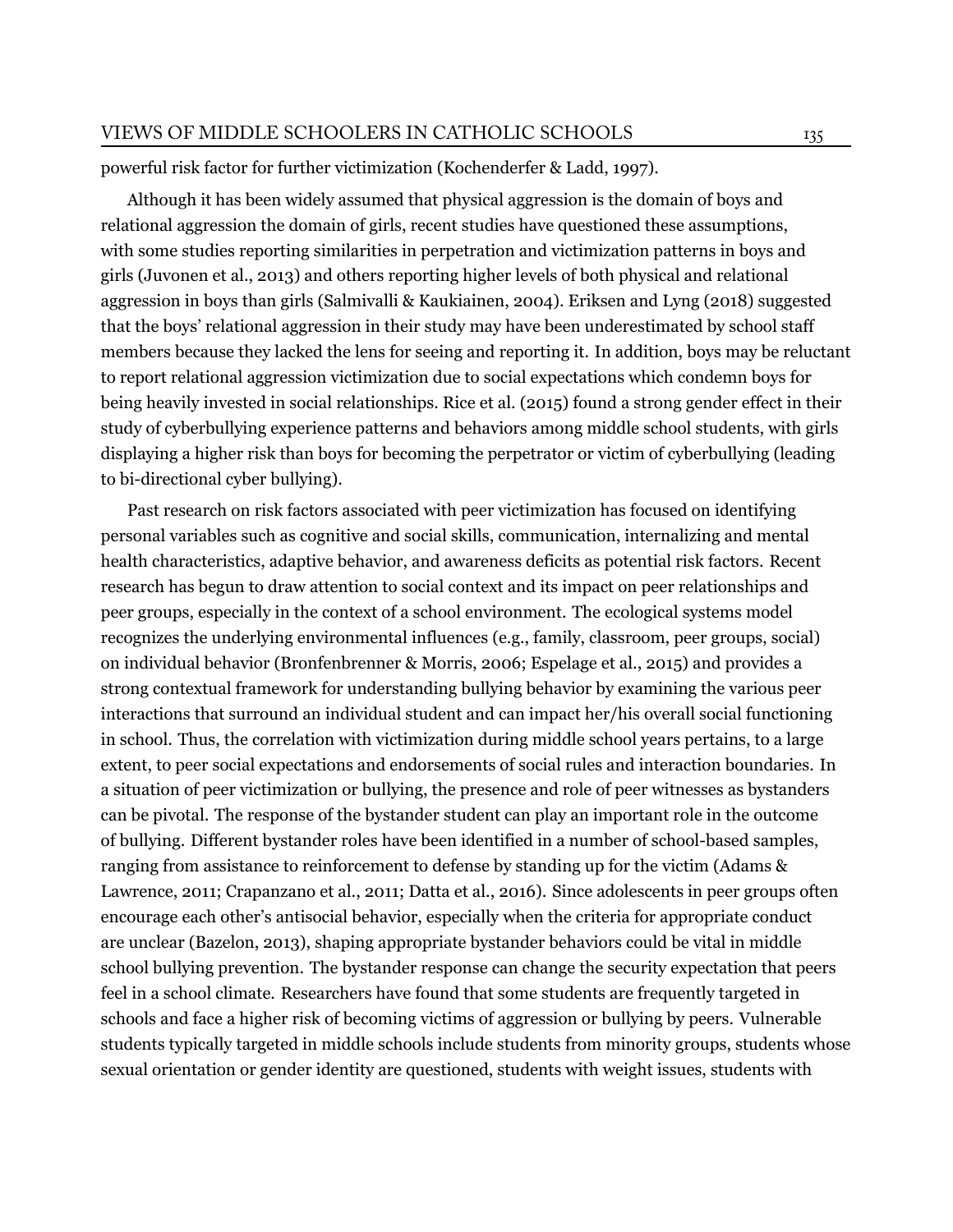136

disabilities or special learning needs, or students struggling socially [\(Blake et al., 2016](#page-12-8); [Espelage](#page-13-4) [et al.](#page-13-4), [2015;](#page-13-4) [Farmer et al., 2015](#page-13-5); [Lafee, 2012;](#page-13-6) [Phillips & Cornell, 2012;](#page-14-5) [Rice et al., 2015\)](#page-14-4). According to [Yanez & Seldin \(2019\)](#page-15-0), the most frequent reasons students are bullied are based on their physical appearance, race/ethnicity, gender, disability, religion, or sexual orientation.

Student attitudes and expected norms for bullying behaviors toward vulnerable groups, along with perceived beliefs for how to handle such situations of peer aggression, directly influence students' own potential involvement in bullying as bullies or bystanders in school environments. Students' expectations for how vulnerable groups should respond to situations of peer aggression provide insight into their own response to peer aggression and bullying, allowing for a better understanding of the social context and the prevention and intervention strategies that can be developed to address these issues in middle schools. In this study, the focus was on the experiences of students in Catholic middle schools.

Although research investigating bullying in Catholic schools is limited, a few studies shed light on the circumstances of bullying and related risks. In an online survey research study by [Murphey](#page-14-6) ([2018\)](#page-14-6) involving 282 Catholic middle school students from Grades 6-8, 44.7% of the middle school students believed their peers were available to them whenever they needed help. About 10% of student-victims reported that they did not get any help from their peers when faced with bullying, with the majority of student-victims (80%) indicating that their teachers provided support. Studentvictims felt they received more support from their teachers than from their peers. Students in general thought of school as an important and good place for them to be, and the majority of students stated that they did not encourage others to hurt weaker students. While it is commonly assumed that small caring school or religious education communities have a smaller likelihood of bullying, [Zulkey](#page-15-2) ([2017\)](#page-15-2) presented compelling evidence that Catholic middle school students might not be free from the effects of bullying. [Huggins](#page-13-7) ([2016](#page-13-7)) asserts, "while bullying is unacceptable behavior in any school, it is particularly problematic in Catholic schools, which must embody Gospel values" (p. 160).

The present study was designed to examine the normative beliefs of sixth, seventh, and eighth graders by asking them how a peer (from a vulnerable group) subjected to aggression should respond to various situations, representing physical, verbal, or cyber forms of aggression. Participants were presented with 12 hypothetical peer aggression situations and asked to choose one of four decision actions in response to the question: *What is the best thing for the protagonist (potential victim) to do in this situation*? Equal numbers of situations represented physical aggression, verbal aggression, and cyber aggression. Decision response options included recommending that the protagonist should: (1) verbally confront the aggressor and tell her/him to stop, (2) ask a friend or an adult to help, (3) hit back or retaliate (for physical or verbal aggression situations) or post a mean comment (for cyber aggression situations), and (4) utilize a take-no-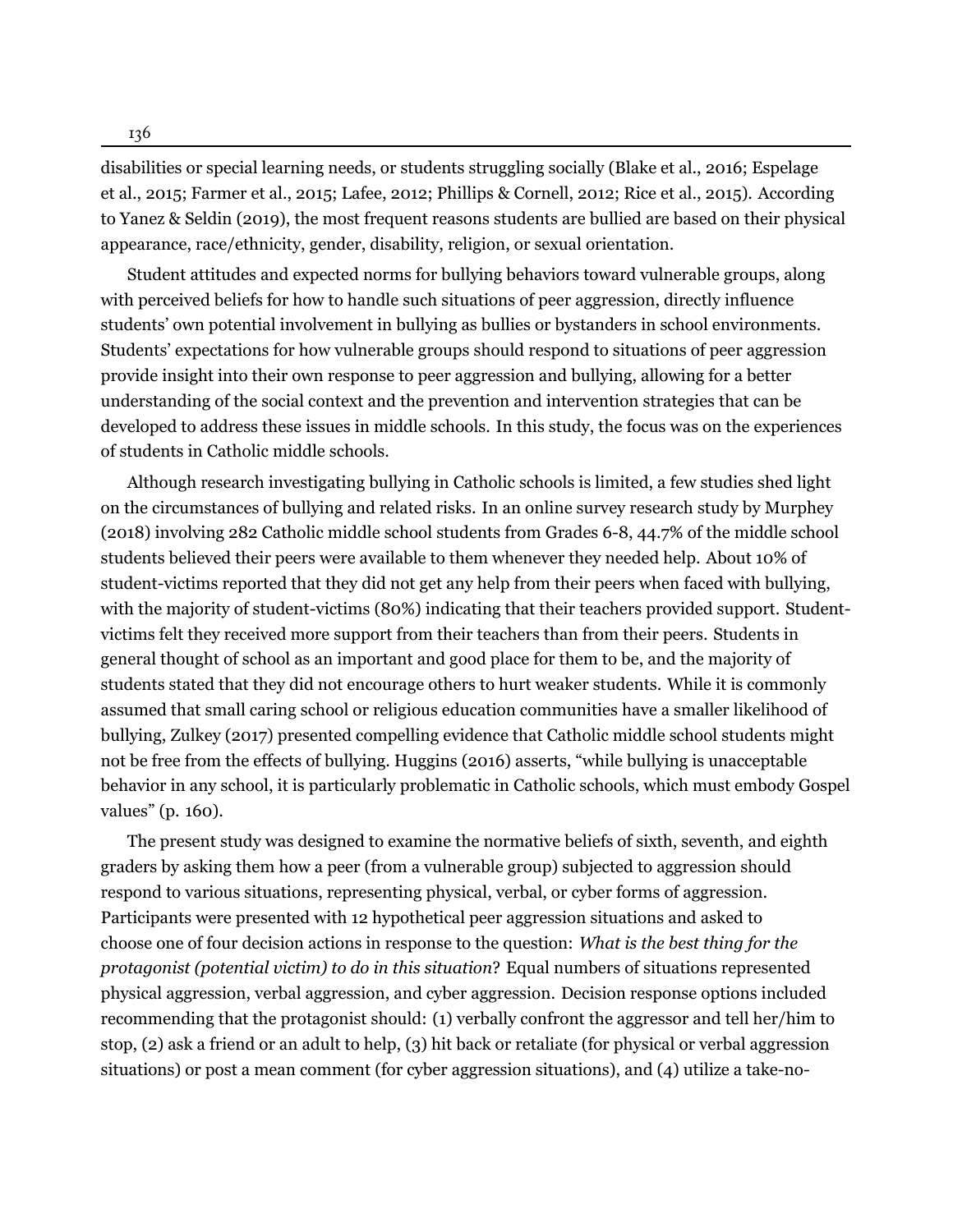action response, such as walking away, signing off (for cyber aggression situations), or ignoring the situation. The purpose of the study was to compare the extent to which sixth, seventh, and eighth grade girls and boys endorsed each of the first three decision response options as a way of handling the three types of peer aggression situations. The study explored how well-prepared middle schoolers in Catholic schools are to proactively resist or stop bullying in their schools, an aspect of creating safe and caring environments that is important to the mission of Catholic schools. Specifically, the following research question was studied: To what extent are Catholic middle school students' endorsements for bullying situation responses associated with age, gender, and/or type of situation?

### **Method**

# **Participants**

A sample of 77 middle school students (51 girls and 26 boys) from two Catholic schools in the New York metropolitan area participated in the study. The average age of the sample was 12.5 years of age (*SD* = 1.0). Overall, participants were evenly distributed across three grade levels: sixth grade (28.6%), seventh grade (33.8%), and eighth grade (37.7%). Approximately 70% of participants were Caucasian  $(n = 53)$ , with 9.1% being Hispanic  $(n = 7)$ , and 9.1% being Asian or Indian  $(n = 7)$ . The gender and ethnicity distribution is representative of student enrollment in Catholic schools in the New York metropolitan area. Students who did not fully complete their surveys or those who marked more than one multiple-choice response for any of the survey situations were removed from the data analysis. The final study sample included 69 students (45 girls, 24 boys).

# **Instrumentation**

A decision-making survey created for this study presented 12 hypothetical situations as three to four sentence vignettes depicting an equal number of situations of physical, verbal, or cyber aggression. The internal consistency of this survey for the study sample was computed as Cronbach *alpha* = .66. Each situation portrayed an instance in a school setting in which a peer was faced with aggression from a fellow peer (aggressor) and was required to respond to the following decisionmaking question: What is the best thing for (target) to do in this situation? The peers facing the aggression were depicted as having a vulnerable social status (linked to having a disability, a unique physical characteristic, or a different social standing), representing the group of students that face the most risk for peer victimization in middle school. A multiple-choice response format was used to measure participants' preferred type of response to each of 12 decision situations. The four response-type options represented the following suggested ways that the protagonist might respond to the peer aggressor: Type 1 – *verbally confront the aggressor and tell him/her to stop*; Type 2 – *get help from someone by either asking a friend or an adult for help*; Type 3 - *retaliate*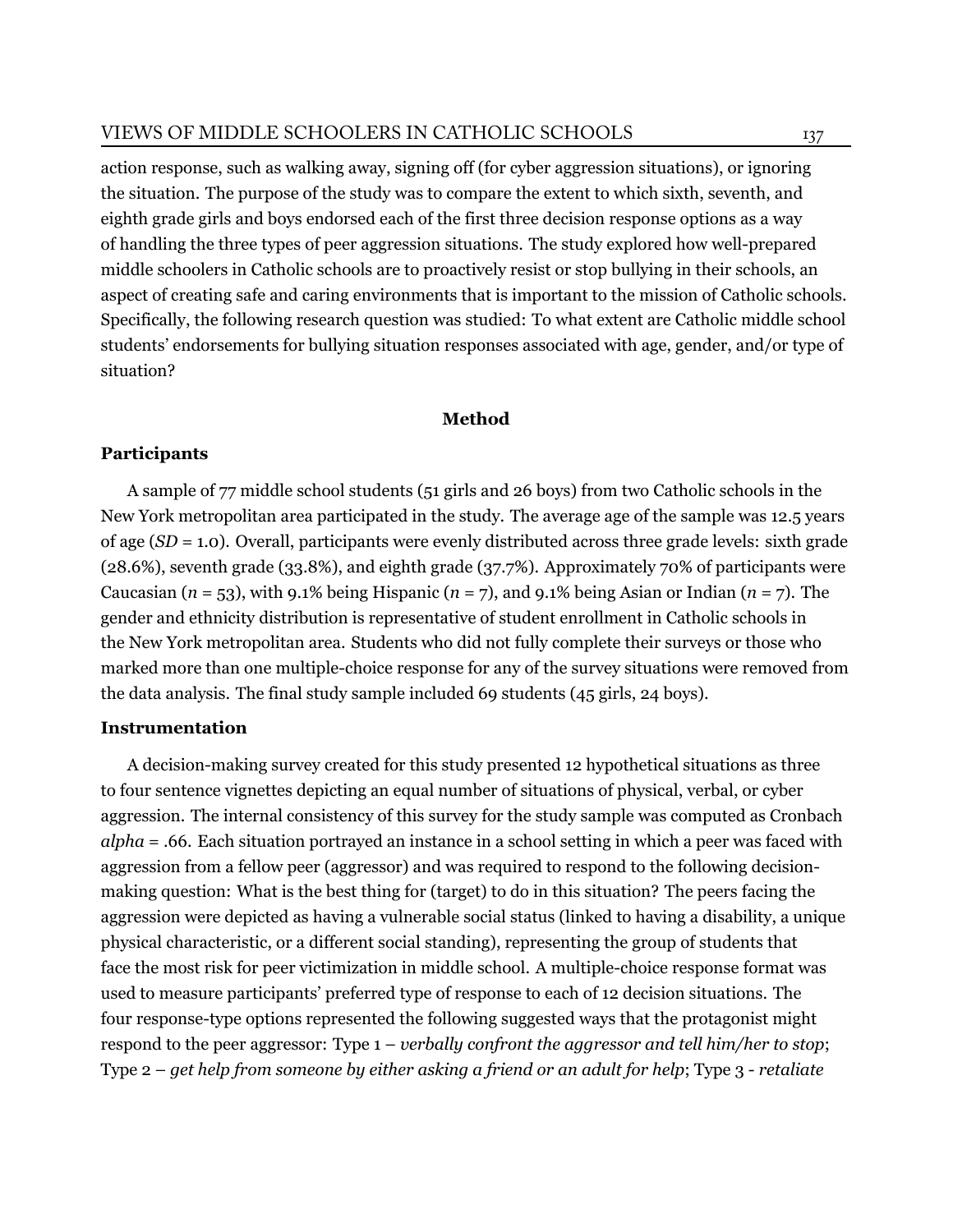*aggressively such as hitting back or posting a mean comment*; Type 4 – *take no action such as walking away, signing off, ignoring or accepting the situation*. The number of responses in each decision response-type category were tallied across the 12 situations to create four decision response-type scores. A sample of each of the three types of peer aggression situations (physical, verbal, and cyber) along with examples of the four multiple-choice response-type options (Type 1- Type 4) are presented in Table 1. The situation type (physical aggression, verbal aggression, and cyber aggression) formed the repeated measure variable in this study.

#### **Procedure**

Informed consent procedures were conducted by the school counselors in accord with protocol approved by the Institutional Review Board (IRB) at the first author's institution. The school counselor at each of the two participating Catholic middle schools sent out a letter to parents/legal guardians of all students in grades sixth through eighth explaining the purpose of the study and seeking informed consent for participation. Based on informed consents received, a list of students by grade was generated at each of the two schools and shared with the researchers, along with each student's date of birth. Information was also collected on whether a student was receiving any instructional accommodations as part of their regular academic program.

Administration of the study survey was done in a single setting of approximately 40 minutes at each of the schools' cafeterias, with students sharing tables while spaced enough apart to allow for individual testing. The date and time of testing was coordinated with the help of the school counselors, who arranged the student schedules to allow for minimum disruption in instructional time and to make it possible for all participating students to gather for one testing session. The first and third authors and a doctoral graduate student assistant were present at the testing. Directions for completing the survey were verbally read out to the students after which the students individually wrote their responses to complete the scales. The students were told that the survey was not a test, there were no right or wrong answers, and they should attempt all questions to their best understanding. The school counselor was present during testing at the two schools and provided minor individual assistance with survey completion as needed by students (e.g., difficulty reading a word or figuring out the response format).

# **Results**

#### **Preliminary Analyses**

Preliminary *t*-tests were done to check if the groups of students from the two Catholic schools were comparable on average chronological age. The *t*-test for age between the two schools was not significant and, therefore, the sample was treated as a whole. Only 10 students in the entire sample reported receiving instructional accommodations, equally distributed across the two schools (4 in

138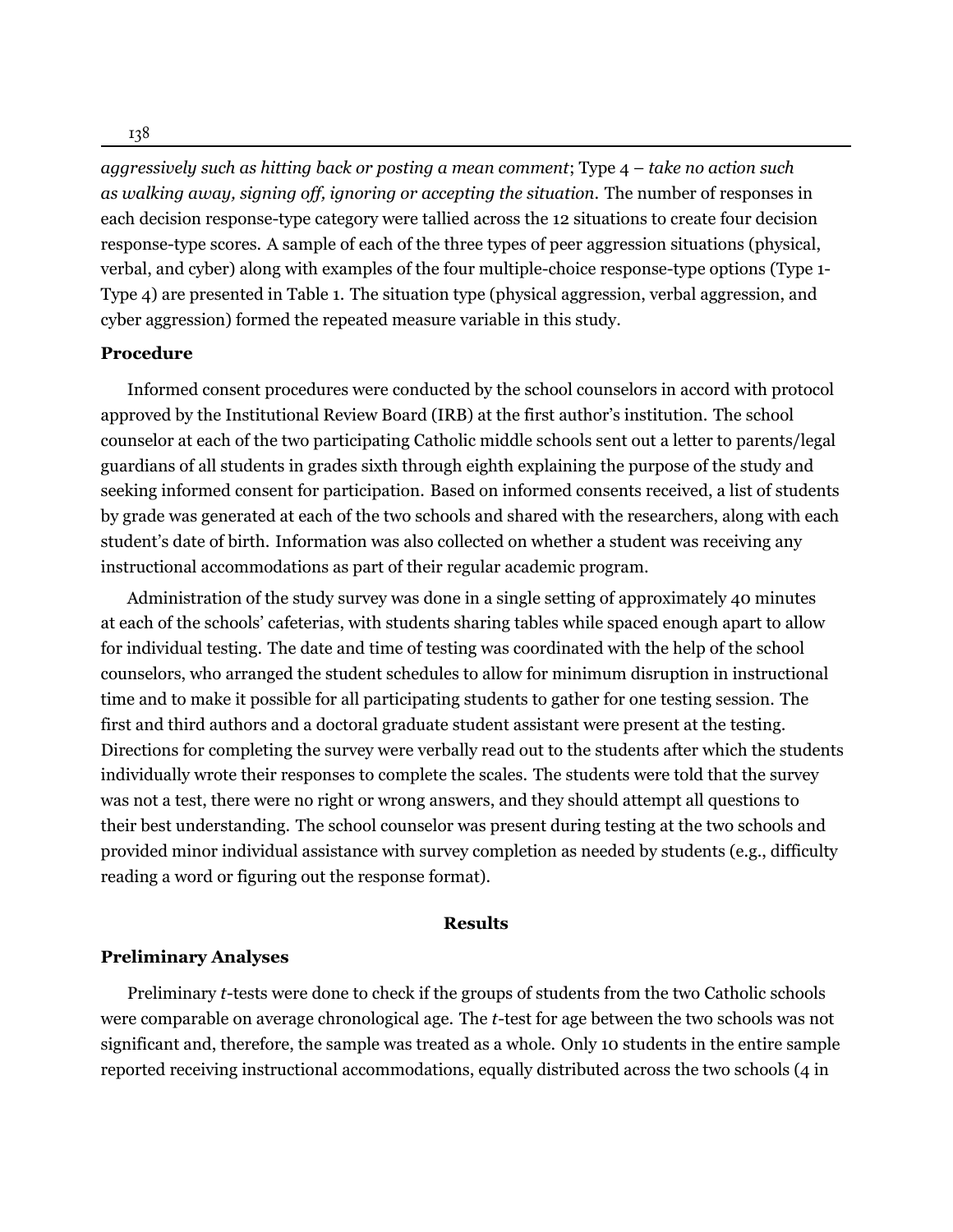one, 6 in another). Having instructional accommodations did not necessarily mean that the student had an identified disability.

#### **Main Analyses on Decision-Making Responses**

Gender (2) x Grade (3) x Situation Type (3) ANOVAs with repeated measures on the third factor were performed on the frequency of Type 1, Type 2, and Type 3 decision-making responses.

*Type 1 Responses*. The analysis for Type 1 decision responses yielded only one significant main effect for situation type (F ( $2/126$  df) = 5.52, *p* < .005) and no significant interactions. Overall, there were significantly more Type 1 decision responses (*i.e., confronting the aggressor and telling them to stop*) for cyber aggression situations (Mean = 2.12, SD = 1.29) and verbal aggression (Mean  $= 1.97$ , SD = 1.20) situation vignettes than for physical aggression situation (Mean = 1.54, SD = 1.24) vignettes, with the frequencies of Type 1 responses for verbal aggression and cyber aggression situation vignettes not differing from each other. Overall, 47% of the decision responses involved confronting the aggressor (Type 1).

*Type 2 Responses*. A 2 x 3 x 3 ANOVA on Type 2 decision-making responses again yielded only a situation-type main effect (F ( $2/126$  df) = 3.15,  $p < .05$ ). Overall, there were significantly more Type 2 responses *(i.e., ask a friend or an adult for help*) for cyber aggression (Mean = 1.48, SD = 1.30) than for verbal aggression (Mean = 1.14,  $SD = 1.05$ ) situation vignettes. The frequency of Type 2 responses for physical aggression vignettes (Mean = 1.26, SD = 1.29) did not differ from the other two types of aggression situations. Overall, 32% of participants' decision responses involved asking for help (Type 2).

*Type 3 Responses*. A 2 x 3 x 3 ANOVA on Type 3 decision-making responses (e.g., *Hit back; post a mean comment*) yielded three significant main effects and two significant interactions. A significant main effect of gender (F  $(1/63 df) = 13.81, p < .001$ ) indicated that boys (Mean = 2.33, SD = 2.73) produced significantly more Type 3 decision responses than girls (Mean =.56, SD = 1.45). A significant main effect of grade (F  $(2/63 \text{ df}) = 5.39$ ,  $p < .01$ ) indicated that eighth graders (Mean = 2.12, SD = 2.60) produced significantly more Type 3 decision responses than either sixth graders (Mean = .57, SD = 1.12) or seventh graders (Mean = .70, SD = 2.03), and that sixth and seventh graders did not differ from each other. The main effect of situation type (F  $(2/126 \text{ df}) = 21.40, p <$ .001)

A significant gender-by-situation-type interaction (F  $(2/126 \text{ df}) = 4.67$ ,  $p < .05$ ) was obtained. See Table 2 for means and SDs. As can be seen in Figure 1, there was an ordinal interaction with boys choosing more retaliatory aggression (Type 3) responses than girls for all three situation types, but especially for physical aggression vignettes. The grade-by-situation-type interaction was also significant (F  $(4/126 \text{ df}) = 7.22$ ,  $p < .01$ ). See Table 3 for means and SDs. The interaction is illustrated in Figure 2, which shows generally few Type 3 responses for sixth and seventh graders.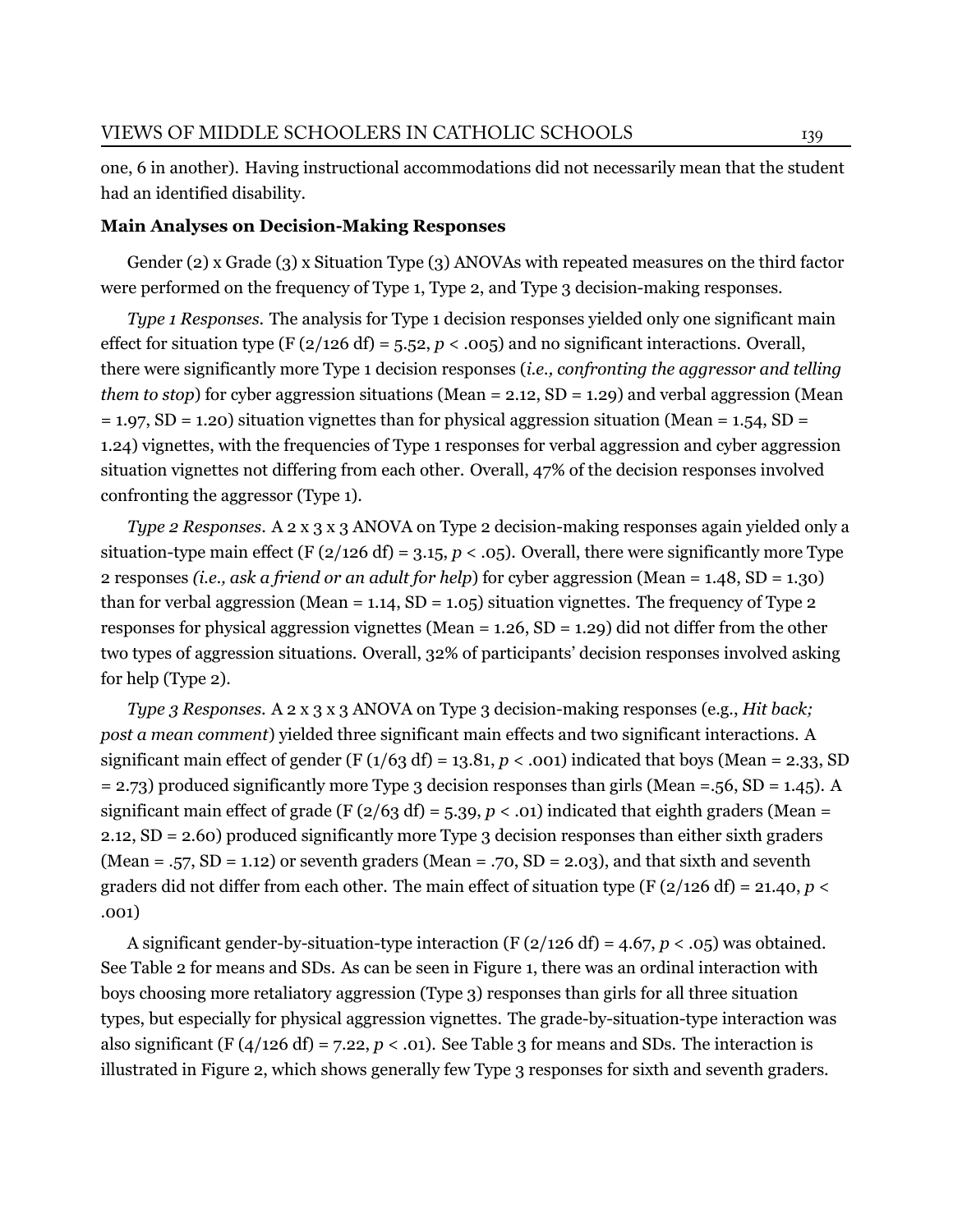However, eighth graders showed an increased tendency to choose retaliatory aggression (Type 3) decision-making responses to verbal and, especially, physical aggression vignettes. Overall, participants from all three grade levels produced Type 3 responses to cyber aggression vignettes relatively infrequently.

#### **Discussion**

Almost half of the responses in this study involved standing up to a peer aggressor and telling them to stop. This response was more often the case with cyber and verbal aggression situations than with situations involving physical aggression. An additional third of the students' responses consisted of asking a friend or an adult for help, especially in response to the relational aggression situations that were depicted in the cyber aggression vignettes. Seeking outside help was not recommended by participants as frequently for situations involving verbal or physical aggression. These findings reveal that middle schoolers' normative beliefs on how to handle relational aggression is generally well developed for resisting peer aggression. Two thirds of the vignettes used in the present study (i.e., 4 verbal aggression and 4 cyber aggression situations) presented relational aggression scenarios, for which middle schoolers endorsed speaking out or getting help as the best ways to confront the peer aggressor.

Though fewer in number, the middle school students' responses included suggesting some sort of retaliatory aggression (e.g., posting a mean comment in response to cyber aggression or hitting back in response to physical aggression) as a response to peer aggression situations 10% of the time. Although such decision responses reflect a stance against the peer aggressor, the response intends to inflict retaliatory harm and therefore carries the risk of instigating further aggression among peers. Such patterns of retaliatory aggression can lead to the victim perpetuating physical aggression toward others and assuming the status of bully-victim over time. This tendency to endorse the use of physical aggression was observed more often in boys than in girls and in eighth graders than in eighth or seventh graders. This suggests a gender-specific coping pattern for peer aggression, with boys tending to endorse physical retaliation as a means of self-defense more often than girls. This can make boys more vulnerable to physical aggression and to becoming bullies or bully-victims in their peer groups. In addition, middle school students tend to increase their endorsements for physical retaliation in aggressive situations as they move through middle school, reaching significantly higher levels of retaliation endorsement in eighth grade.

Within these overall trends, some interesting patterns emerged. A significant gender-bysituation-type interaction indicated that the boy/girl difference was most apparent for physical aggression (one third of the situations in the decision-making survey included overt physical aggression by a peer), with boys choosing retaliatory responses involving physical aggression significantly more than girls. This suggests that middle school boys, relative to girls, might be

140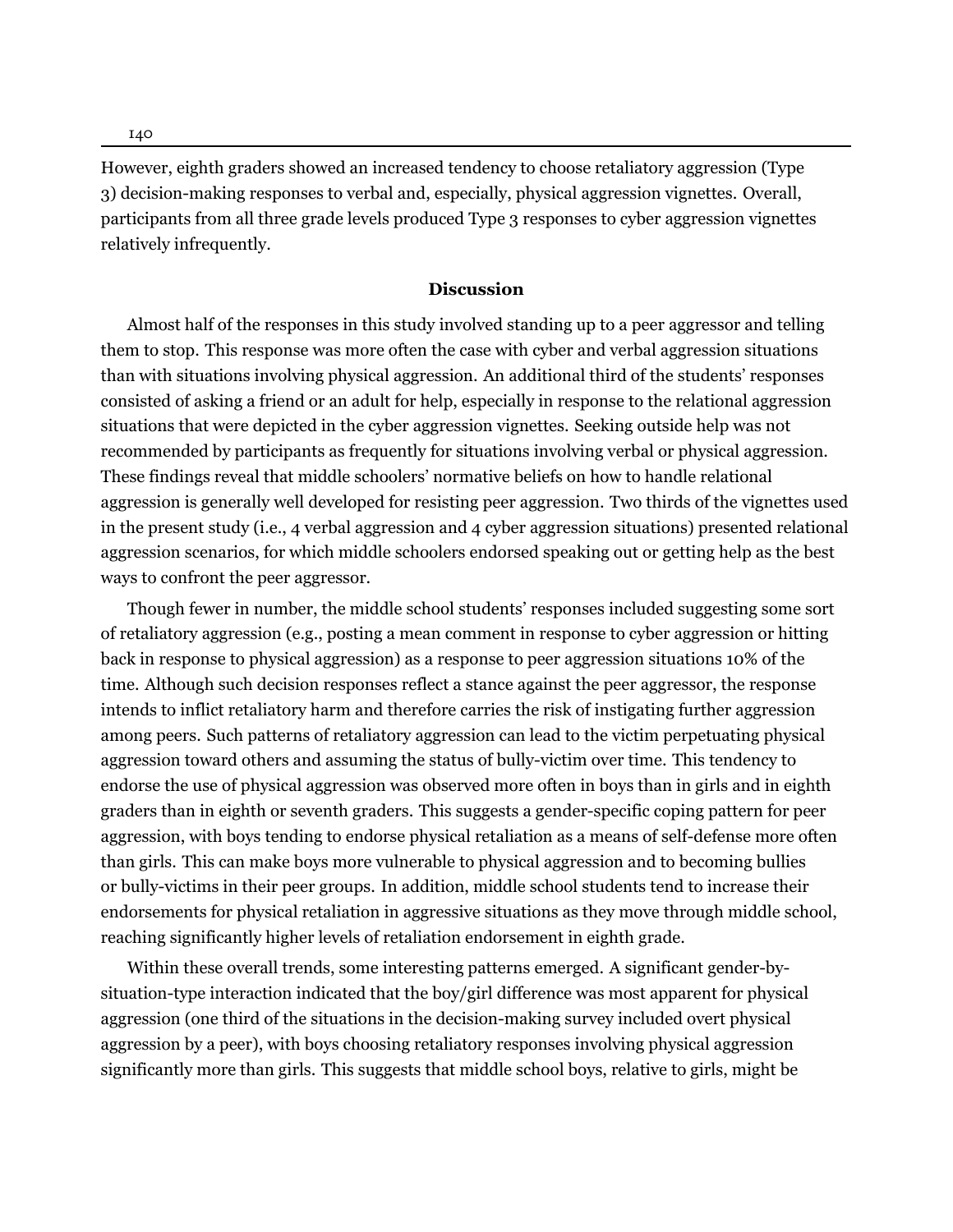more prone to physical fights or violence when interacting with peer aggressors. As bystanders to bullying, middle school boys might be more likely to urge their peers to adopt physical retaliation toward their aggressors, thereby increasing the risk that peer victims will escalate situations by involving the use of physical aggression. In addition, a significant grade-by-situation-type interaction shows an increased tendency for eighth graders to endorse retaliatory aggressive responses involving verbal aggression, but most especially for situations involving physical aggression. Although the present study is limited in its involvement with students at only two middle schools, similar differences in bullying reactions by gender have been documented in other research. [Sentse et al.](#page-15-3) ([2015\)](#page-15-3) found gender differences in bullying reactions, in which peer rejection predicted concurrent and longitudinal bullying in boys. In a study by [Carbone-Lopez et al. \(2010](#page-12-9)), it was found that boys engaged in both forms of bullying (direct and indirect) more than girls, and that while girls showed more indirect verbal expressions of violence in their relationships, boys displayed more direct forms of bullying such as physical violence.

The trend observed in this study for an increase of retaliatory aggression endorsements from sixth to eighth grade does not parallel trends reported in the literature based on self-reports of actual behavior. For example, [Farrell et al.](#page-13-8) ([2018\)](#page-13-8) reported that the frequency of self-reported physical aggression did not change from sixth to eighth grade. However, the gender differences in peer aggression situation decision-making observed in this study do somewhat align with the findings of [Orpinas et al. \(2014\)](#page-14-7), who reported that approximately half of the sixth to eighth grade students in their study followed a trajectory of low aggression, but that more boys than girls followed trajectories of higher perpetration of aggression. The present study offers important insights for further exploring the developmental impact on coping with and responding to peer aggression and bullying, and how this might differ for girls and boys. A majority of the decisionmaking responses endorsed by the middle school students suggested awareness of peer aggression and a need to resist when faced with it. A limited 11% of participant decision responses endorsed taking no action against the peer aggression and to either accept or ignore the situation (e.g., *walk away, ignore the situation*). This has important implications for preparing young, vulnerable adolescents for peer aggression risks in middle school and teaching students to be proactive, responsible bystanders who are prepared to intervene and take a stand against bullying. In the absence of active bystander intervention, vulnerable middle school students remain exposed to the risk of peer aggression.

To address the problem of middle school bullying and develop a positive school climate, schools need to recognize not only the magnitude and range of bullying, but also the dynamics and roles of peers in perpetuating power imbalances that lead to peer aggression (along a bullying continuum, with peers acting as a bully, victim, bully-victim, or bystander). In this regard, bystanders can have an important effect not only on the behaviors of their peers as bullies but also on peer-victim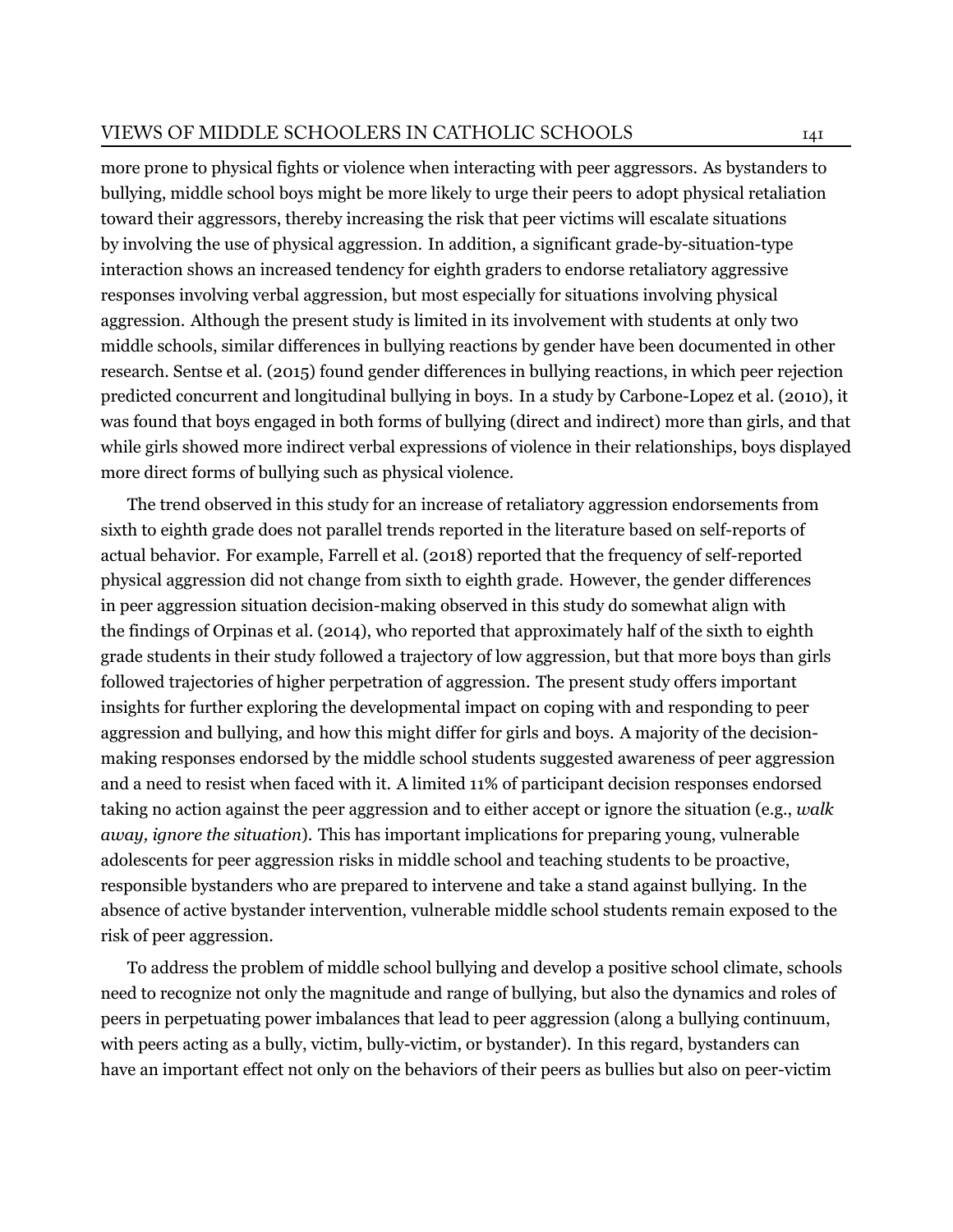142

behaviors through their own response and involvement in stopping the bullying. Research has demonstrated that bystanders as witnesses and active defenders are crucial to inhibiting or fueling bullying([Menesini & Salmivalli](#page-14-8), [2017;](#page-14-8) [Polanin et al., 2012](#page-14-9)). Therefore, enhancing bystander awareness and involvement within the bullying context to support vulnerable peers is important. By applying a decision-making perspective, this study offers a preliminary understanding of bystander behavior in Catholic middle schools and highlights potential areas for future bystander interventions.

Social victimization by peers is known to be a common occurrence in schools, with the risks being most obvious in middle school. Vulnerable individuals (represented as the protagonists in the decision-making situations in this study) face heightened risk for peer aggression, which often easily escalates into incidents of bullying (or cyberbullying). Both victims and perpetrators can suffer short-term and long-term psychological distress and social relationship difficulties as a consequence of their experiences and actions. Due to increasing awareness of the seriousness of this problem, social skills training or bullying prevention programs are becoming an established part of the social emotional learning (SEL) curriculum for youth in Catholic middle schools([Zulkey](#page-15-2), [2017\)](#page-15-2). Catholic schools experience increased pressure to address bullying within a social-justice framework and to develop effective intervention programs so students feel safe and can maintain a strong connection with their Catholic school communities [\(Accordino & Accordino, 2011\)](#page-12-10).

Because of the emphasis on core Catholic values like compassion, bullying prevention among youth is important to both teachers and families in Catholic schools. Increasingly, SEL has been recognized as a useful approach for reducing peer victimization and for promoting prosocial attitudes and behaviors among students([Bradley-Levine](#page-12-11), [2021](#page-12-11); [Espelage et al.](#page-13-9), [2016](#page-13-9); [Nickerson](#page-14-10) [et al.](#page-14-10), [2019](#page-14-10)). This approach helps students develop social skills and greater self and external awareness by learning to navigate emotions and personal responsibility. SEL resonates naturally with Catholic teachings that guide students to live a life of virtue through the elements of 'knowing and controlling oneself, relating to others, and making good choices'([Richards, 2020\)](#page-15-4). Within this context, teaching adaptive decision-making skills, as examined in this study, is another way to effectively guide Catholic middle schoolers to examine their peer relationship behaviors and strategies for faith community contribution.

Therefore, investigation of complex peer relationship dynamics and peer aggression, as undertaken in this study, warrants continued attention. Overall, we recommend exploring the potential for developing and evaluating broad-based bullying prevention programs([Bradshaw](#page-12-12) [et al.](#page-12-12), [2013](#page-12-12); [Gaffney et al., 2019\)](#page-13-10), while focusing on fostering effective decision-making skills among middle school students so they can successfully navigate the different peer roles within schools, including self-protection and active bystandership. Further, intervention programs should consider how training elements could be specifically tailored for girls and boys in specific grades.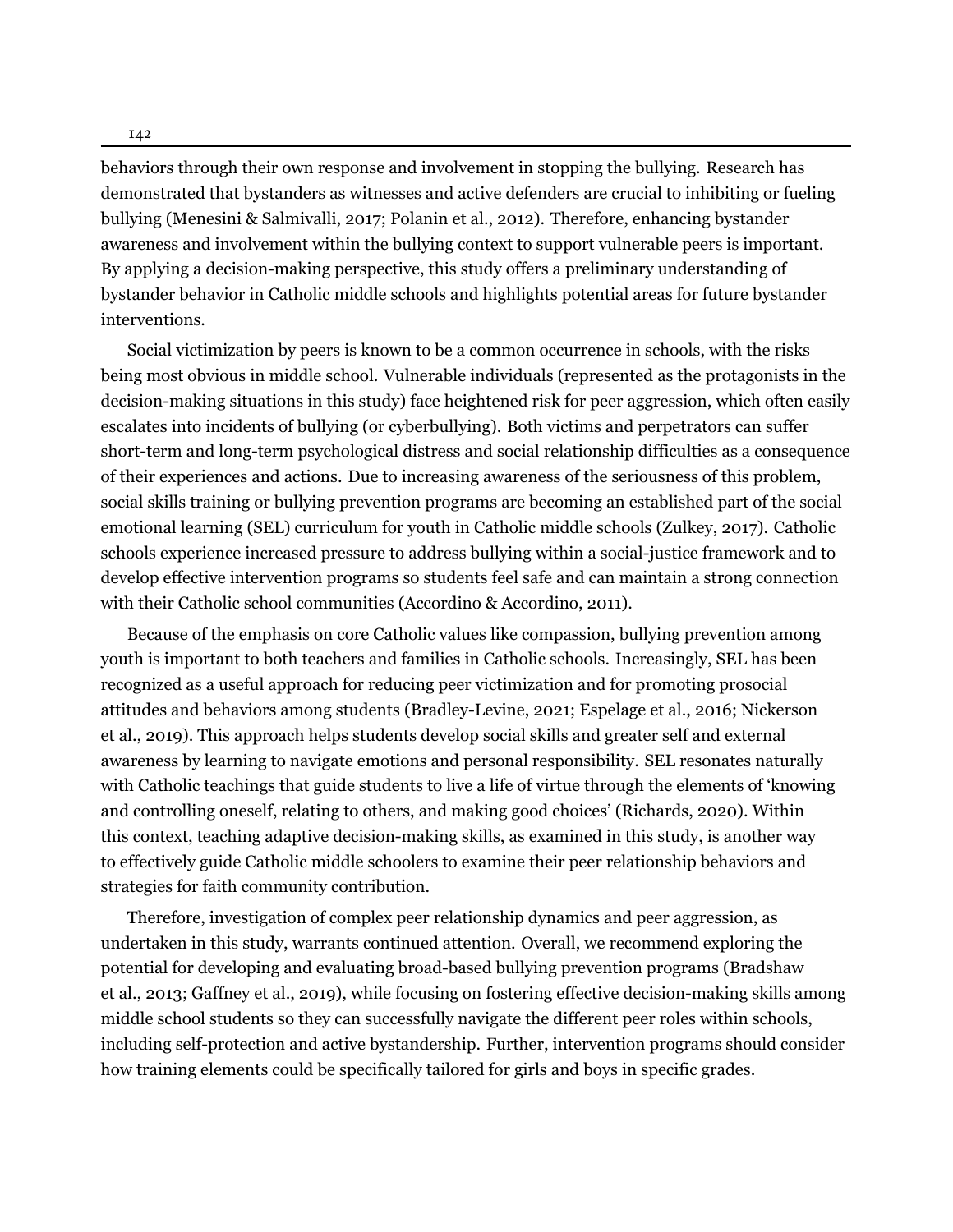The study findings suggest important recommendations for Catholic schools' designing of moral education curricula and the support of strong character development. By including interpersonal decision-making skills training and related skills development (e.g. emotion identification, stress management, social communication) in their middle school social curricula, Catholic schools could help their students understand the role of personal choices and decision-making in character formation, as well as promote personal responsibility for the care of each other. By developing prosocial dispositions and effective decision-making skills, middle schoolers could acquire greater self-protection skills to resist negative peer pressures and social bullying while also exercising more personal agency in victimization prevention in their daily lives (e.g., witnessing an incident of bullying and standing up to the bully as a bystander). By teaching anti-bullying strategies as part of a comprehensive character education initiative, Catholic schools could help promote a culture of kindness and respect([Lickona, 2012](#page-14-11)).

This study is only a first step, and more research is needed to help teachers in Catholic middle schools identify practices that align with value-based education and ethical leadership to promote a more inclusive culture for all students, especially those that have been traditionally marginalized in K-12 Catholic Schools. [Bradley-Levine \(2021\)](#page-12-11) emphasizes the need for greater teacher advocacy for students with exceptionalities in building more inclusive Catholic schools and communities. Given the high rates of peer victimization and bullying in middle schools involving students with exceptionalities([Khemka & Hickson, 2021](#page-13-11)), increased understanding of the decision-making behaviors of students toward their marginalized peers is essential.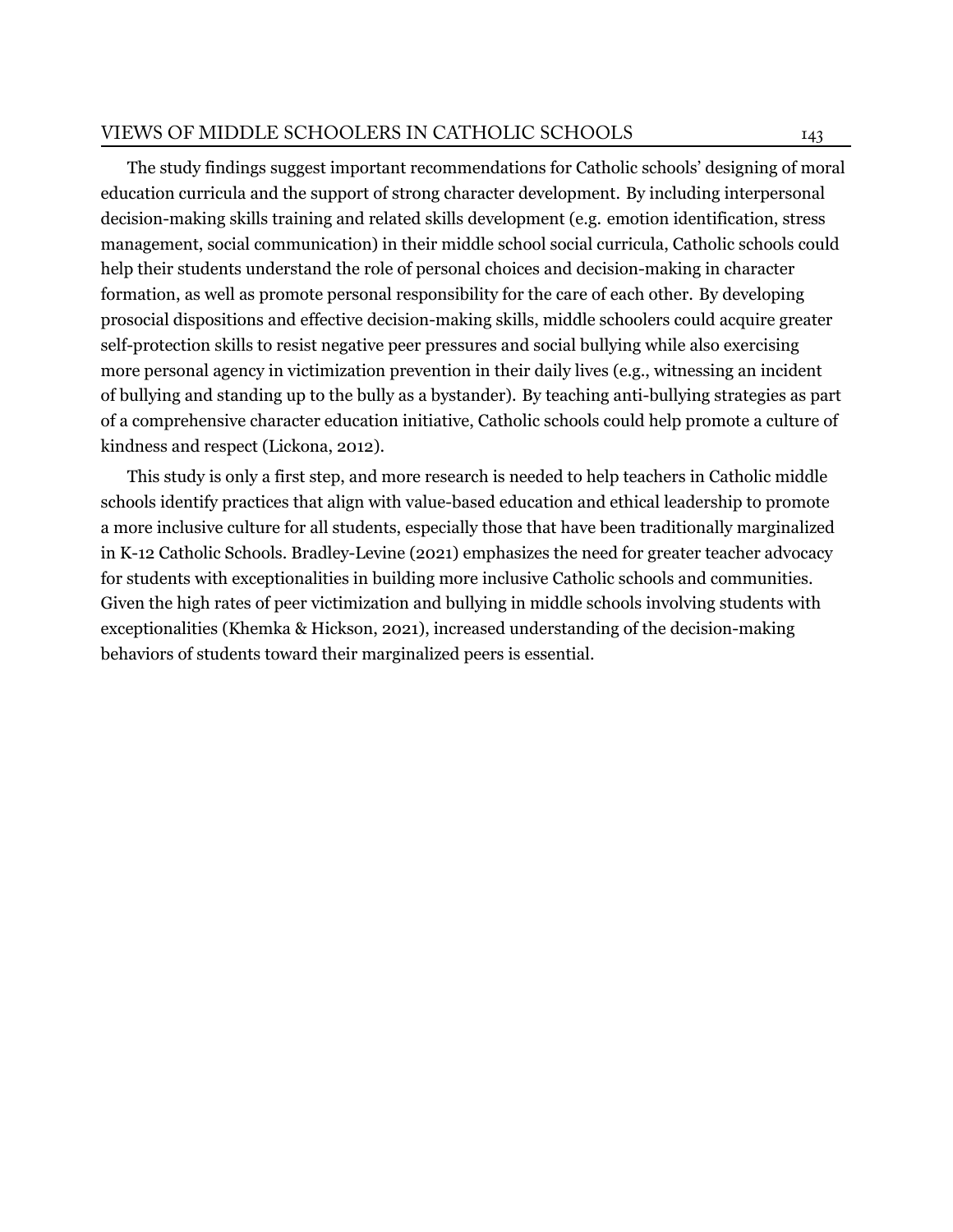- <span id="page-12-10"></span>Accordino, D.B., & Accordino, M.P. (2011). An exploratory study of face-to-face and cyberbullying in sixth grade students. *American Secondary Education*, *40*(1), 14–30. [Retrieved from](https://www.jstor.org/stable/23100411) <https://www.jstor.org/stable/23100411>
- <span id="page-12-4"></span>Adams, F.D., & Lawrence, G.J. (2011). Bullying victims: The effects last into college. *American Secondary Education*, *40*(1), 413. [Retrieved from https://www.jstor.org/stable/23100410](https://www.jstor.org/stable/23100410)
- <span id="page-12-7"></span>Bazelon, E. (2013). How to stop the bullies. *The Atlantic*, *311*(2), 82–90. [Retrieved from](https://www.theatlantic.com/magazine/archive/2013/03/how-to-stop-bullies/309217/) <https://www.theatlantic.com/magazine/archive/2013/03/how-to-stop-bullies/309217/>
- <span id="page-12-8"></span>Blake, J.J., Zhou, Q., Kwok, O., & Benz, M.R. (2016). Predictors of bullying behavior, victimization, and bully-victim risk among high school students with disabilities. *Remedial and Special Education*, *37*(5), 285–295. <https://doi.org/10.1177/0741932516638860>
- <span id="page-12-11"></span>Bradley-Levine, J. (2021). Examining teacher advocacy for full inclusion. *Journal of Catholic Education*, *24*(1), 62-82. [https://10.15365/joce.2401042021](https://doi.org/http://dx.doi.org/10.15365/joce.2401042021)
- <span id="page-12-0"></span>Bradshaw, C.P., Sawyer, A.L., & O'Brennan, L.M. (2007). Bullying and peer victimization at school: Perceptual differences between students and school staff. *School Psychology Review*, *36*(3), 361–382. <https://doi.org/10.1080/02796015.2007.12087929>
- <span id="page-12-12"></span>Bradshaw, C.P., Waasdorp, T.E., O'Brennan, L.M., & Gulemetova, M. (2013). Teachers' and education support professionals' perspectives on bullying and prevention: Findings from a National Education Association study. *School Psychology Review*, *42*(3), 280–297. <https://doi.org/10.1080/02796015.2013.12087474>
- <span id="page-12-3"></span>Bronfenbrenner, U., & Morris, P.A. (2006). The bioecological model of human development. In Lerner, R.M., & Damon, W. (Eds.), *Handbook of child psychology* (pp. 793–828). Hoboken, NJ: John Wiley & Sons, Inc. <https://doi.org/10.1002/ 9780470147658.chpsy0114>
- <span id="page-12-9"></span>Carbone-Lopez, K., Esbensen, F.A., & Brick, B.T. (2010). Correlates and consequences of peer victimization: Gender differences in direct and indirect forms of bullying. *Youth Violence and Juvenile Justice*, *8*(4), 332–350. <https://doi.org/http://doi.org/10.1177/1541204010362954>
- <span id="page-12-5"></span>Crapanzano, A.M., Frick, P.J., Childs, K., & Terranova, A.M. (2011). Gender differences in the assessment, stability, and correlates to bullying roles in middle school children. *Behavioral Sciences & the Law*, *29*(5), 677–694. <https://doi.org/http://doi.org/10.1002/bsl.1000>
- <span id="page-12-1"></span>Dailey, A.L., Frey, A.J., & Walker, H.M. (2015). Relational aggression in school settings: Definition, development, strategies, and implications. *Children & Schools*, *37*(2), 79–88. <https://doi.org/10.1093/cs/cdv003>
- <span id="page-12-6"></span>Datta, P., Cornell, D., & Huang, F. (2016). Aggressive attitudes and prevalence of bullying bystander behavior in middle school. *Psychology in the Schools*, *53*(8), 804–816. <https://doi.org/10.1002/pits.21944>
- <span id="page-12-2"></span>Eriksen, I.M., & Lyng, S.T. (2018). Relational aggression among boys: blind spots and hidden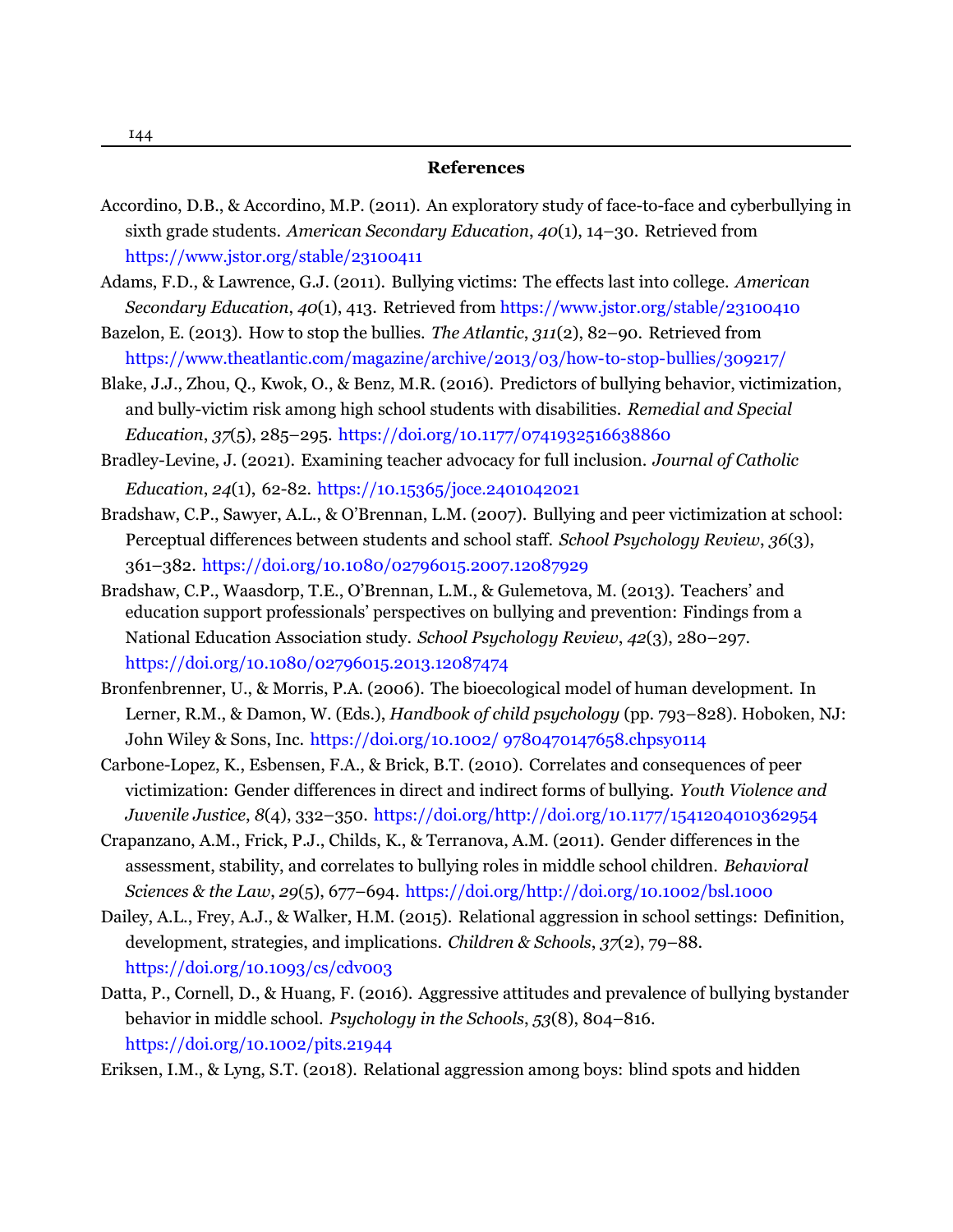dramas. *Gender and Education*, *30*(3), 396–409. <https://doi.org/10.1080/09540253.2016.1214691>

- <span id="page-13-4"></span>Espelage, D.L., Low, S., Van Ryzin, M.J., & Polanin, J.R. (2015). Clinical trial of second step middle school program: Impact on bullying, cyberbullying, homophobic teasing, and sexual harassment perpetration. *School Psychology Review*, *44*(4), 464–479. <https://doi.org/10.17105/spr-15-0052.1>
- <span id="page-13-9"></span>Espelage, D.L., Rose, C.A., & Polanin, J.R. (2016). Social-emotional learning program to promote prosocial and academic skills among middle school students with disabilities. *Remedial and Special Education*, *37*(6), 323–332. <https://doi.org/10.1177/0741932515627475>
- <span id="page-13-5"></span>Farmer, T., Wike, T.L., Alexander, Q.R., Rodkin, P.C., & Mehtaji, M. (2015). Students with disabilities and involvement in peer victimization: theory, research, and considerations for the future. *Remedial and Special Education*, *36*(5), 263–274. <https://doi.org/http://doi.org/10.1177/0741932515572911>
- <span id="page-13-8"></span>Farrell, A.D., Goncy, E.A., Sullivan, T.N., & Thompson, E.L. (2018). Victimization, aggression, and other problem behaviors: Trajectories of change within and across middle school grades. *Journal of Research on Adolescence*, *28*(2), 438–455. <https://doi.org/10.1111/jora.12346>
- <span id="page-13-1"></span>Frey, K.S., Hirschstein, M.K., Edstrom, L.V., & Snell, J.L. (2009). Observed reductions in school bullying, nonbullying aggression, and destructive bystander behavior: A longitudinal evaluation. *Journal of Educational Psychology*, *101*(2), 466–481. <https://doi.org/10.1037/a0013839>
- <span id="page-13-10"></span>Gaffney, H., Ttofi, M.M., & Farrington, D.P. (2019). Evaluating the effectiveness of school-bullying prevention programs: An updated meta-analytical review. *Aggression and Violent Behavior*, *45*, 111–133. <https://doi.org/https://doi: 10.1016/j.avb.2018.07.001>
- <span id="page-13-0"></span>Huesmann, L.R., & Guerra, N.G. (1997). Children's normative beliefs about aggression and aggressive behavior. *Journal of Personality and Social Psychology*, *72*(2), 408–419. <https://doi.org/10.1037/0022-3514.72.2.408>
- <span id="page-13-7"></span>Huggins, M. (2016). Stigma Is the origin of bullying. *Journal of Catholic Education*, *19*(3), 166–196. [https://doi:10.15365/joce.1903092016](https://doi.org/https://doi:10.15365/joce.1903092016)
- <span id="page-13-3"></span>Juvonen, J., Wang, Y., & Espinoza, G. (2013). Physical aggression, spreading of rumors, and social prominence in early adolescence: Reciprocal effects supporting gender similarities? *Journal of Youth and Adolescence*, *42*(12), 1801–1810. <https://doi.org/10.1007/s10964-012-9894-0>
- <span id="page-13-11"></span>Khemka, I., & Hickson, L. (2021). *Decision making by individuals with intellectual and developmental disabilities: Integrating research into practice*. Switzerland: Springer Nature.
- <span id="page-13-2"></span>Kochenderfer, B.J., & Ladd, G.W. (1997). Victimized children's responses to peers' aggression: Behaviors associated with reduced versus continued victimization. *Development and Psychopathology*, *9*(1), 59–73. <https://doi.org/10.1017/S0954579497001065>

<span id="page-13-6"></span>Lafee, S. (2012). The political and cultural complications of bullying. *School Administrator*, *69*(4),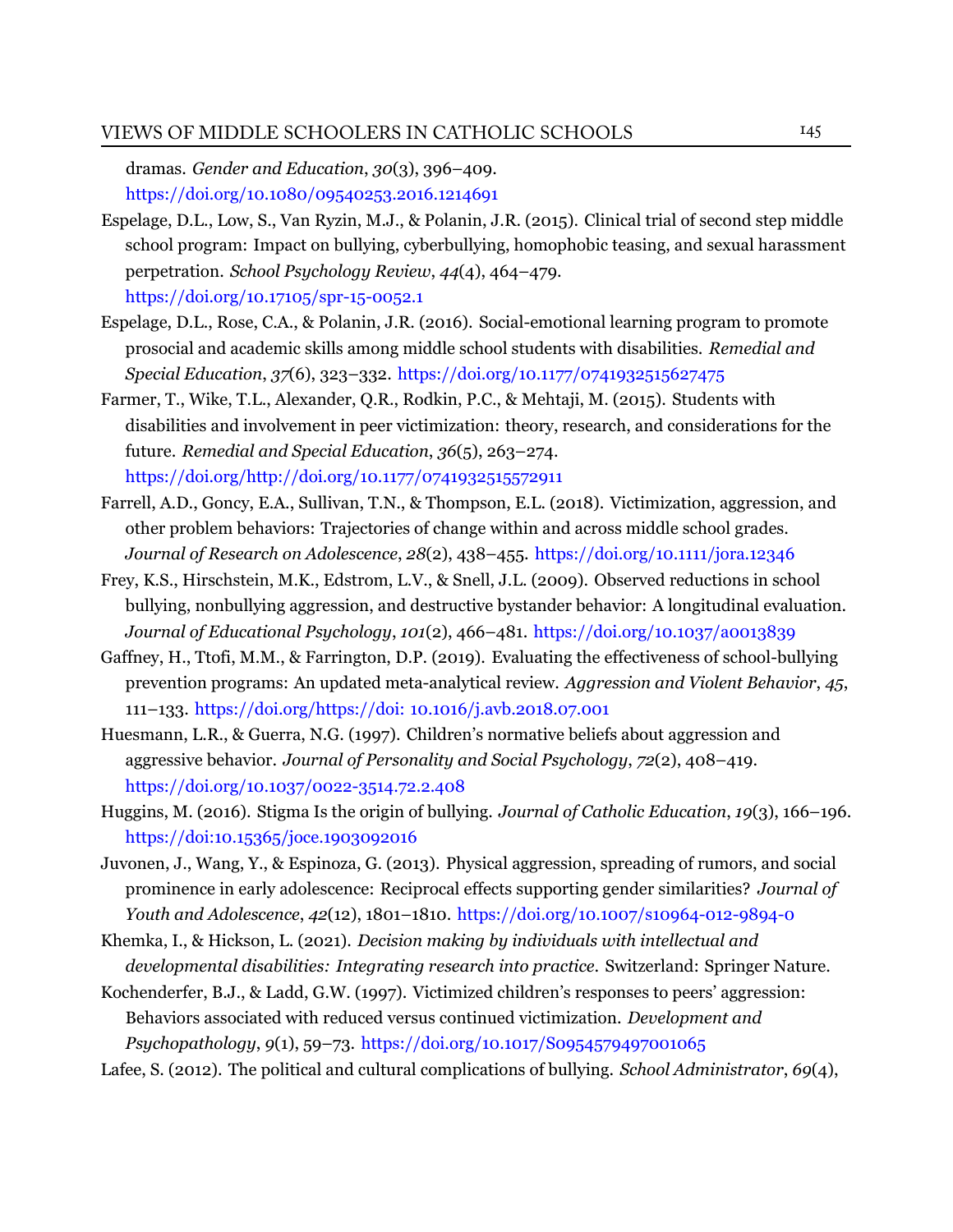<span id="page-14-0"></span>26–31.

- <span id="page-14-11"></span>Lickona, T. (Winter/Spring 2012). Prevent bullying, promote kindness: 20 things all schools can do. *Excellence & Ethics*, (4), 1–1. [Retrieved](https://www2.cortland.edu/dotAsset/160e7451-1ab9-4589-aefb-244d78268724.pdf) from <https://www2.cortland.edu/dotAsset/160e7451-1ab9-4589-aefb-244d78268724.pdf>
- <span id="page-14-3"></span>Low, S., Frey, K.S., & Brockman, C.J. (2010). Gossip on the playground: Changes associated with universal intervention, retaliation beliefs, and supportive friends. *School Psychology Review*, *39*(4), 536–551. <https://doi.org/10.1080/02796015.2010.12087740>
- <span id="page-14-8"></span>Menesini, E., & Salmivalli, C. (2017). Bullying in schools: The state of knowledge and effective interventions. *Psychology, Health & Medicine*, *22*(1), 240–253. <https://doi.org/10.1080/13548506.2017.1279740>
- <span id="page-14-6"></span>Murphey, M. (2018). *An examination of bullying in Catholic middle schools in the Pacific and mountain states in the United States (Doctoral dissertations)*. University of San Francisco, California, USA. Retrieved from <https://repository.usfca.edu/diss/449>
- <span id="page-14-2"></span>Nansel, T.R., Overpeck, M., Pilla, R.S., Ruan, W.J., Simons-Morton, B., & Scheidt, P. (2001). Bullying behaviors among US youth: Prevalence and association with psychosocial adjustment. *JAMA*, *285*(16), 2094–2100. <https://doi.org/http://doi.org/10.1001/jama.285.16.2094>
- <span id="page-14-10"></span>Nickerson, A.B., Fredrick, S.S., Allen, K.P., & Jenkins, L.N. (2019). Social emotional learning (SEL) practices in schools: Effects on perceptions of bullying victimization. *Journal of School Psychology*, *73*, 74–88. <https://doi.org/10.1016/j.jsp.2019.03.002>
- <span id="page-14-1"></span>Olweus, D. (1991). Bully/victim problems among schoolchildren: Basic facts and effects of a school based intervention program. In Pepler, D.J., & Rubin, K.H. (Eds.), *The development and treatment of childhood aggression* (pp. 411–448). Hillsdale, NJ: Lawrence Erlbaum Associates, Inc.
- <span id="page-14-7"></span>Orpinas, P., Mcnicholas, C., & Nahapetyan, L. (2014). Gender differences in trajectories of relational aggression perpetration and victimization from middle to high school. *Aggressive Behavior*, *41*(5), 401–412. <https://doi.org/https://doi: 10.1002/ab.21563>
- <span id="page-14-5"></span>Phillips, V.I., & Cornell, D.G. (2012). Identifying victims of bullying: Use of counselor interviews to confirm peer nominations. *Professional School Counseling*, *15*(3), 123–131. <https://doi.org/htpp://doi.org/10.5330/PSC.n.2012-15.123>
- <span id="page-14-9"></span>Polanin, J.R., Espelage, D.L., & Pigott, T.D. (2012). A meta-analysis of school-based bullying prevention programs' effects on bystander intervention behavior. *School Psychology Review*, *41*(1), 47–65. <https://doi.org/http://doi.org/10.1080/02796015.2012.12087375>
- <span id="page-14-4"></span>Rice, E., Petering, R., Rhoades, H., Winetrobe, H., Goldbach, J., Plant, A., Montoya, J., & Kordic, T. (2015). Cyberbullying perpetration and victimization among middle-school students. *American Journal of Public Health*, *105*(3), e66–e72.

[https://ajph.aphapublications.org/doi/full/10.2105/AJPH.2014.302393](https://doi.org/htpp://doi.org/10.2105/ajph.2014.302393)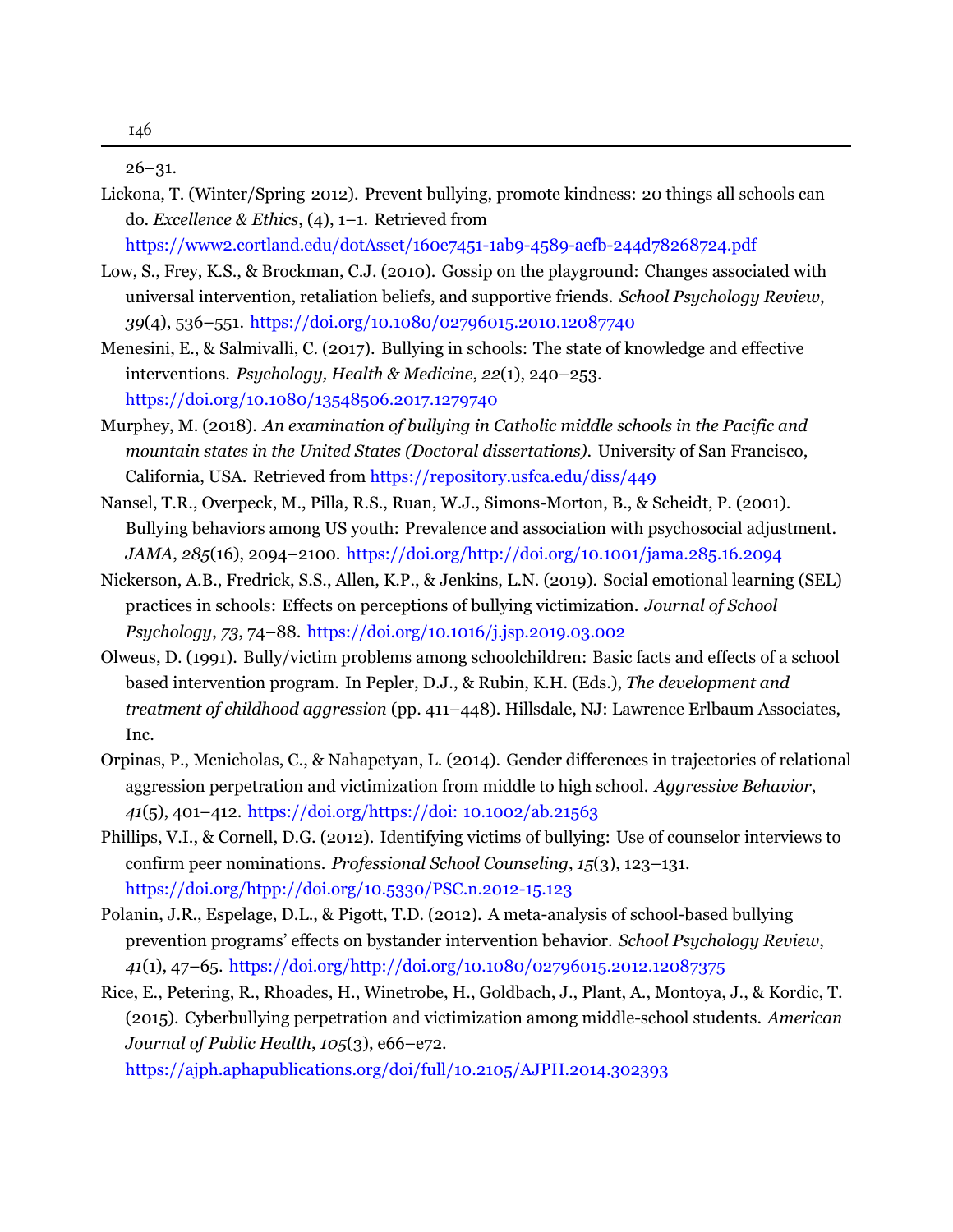- <span id="page-15-4"></span>Richards, C. (2020). S*ocial emotional learning in the Catholic school.* [Webinar]. The Institute for Catholic Liberal Education., [Retrieved from](https://catholicliberaleducation.org/social-emotional-learning/) <https://catholicliberaleducation.org/social-emotional-learning/>
- <span id="page-15-1"></span>Salmivalli, C., & Kaukiainen, A. (2004). "Female aggression" revisited: Variable- and person-centered approaches to studying gender differences in different types of aggression. *Aggressive Behavior*, *30*(2), 158–163. <https://doi.org/10.1002/ab.20012>
- <span id="page-15-3"></span>Sentse, M., Kretschmer, T., & Salmivalli, C. (2015). The longitudinal interplay between bullying, victimization, and social status: Age-related and gender differences. *Social Development*, *24*(3), 659–677. <https://doi.org/10.1111/sode.12115>
- <span id="page-15-0"></span>Yanez, C., & Seldin, M. (2019). *Student reports of bullying: Results from the 2017 school crime supplement to the National Crime and Victimization Survey (NCES 2019-054).* Washington, DC. U.S. Department of Education. Washington, DC: National Center for Education Statistics, [Retrieved from https://nces.ed.gov/pubs2019/2019054.pdf](https://nces.ed.gov/pubs2019/2019054.pdf)
- <span id="page-15-2"></span>Zulkey, C. (2017). A curriculum that prevents bullying finds a home in Catholic schools. *U.S. Catholic*, *82*(9), 26–30. Retrieved from https://uscatholic.org/articles/201709/acurriculum-that-prevents-bullying-finds-a-home-in-catholic-schools/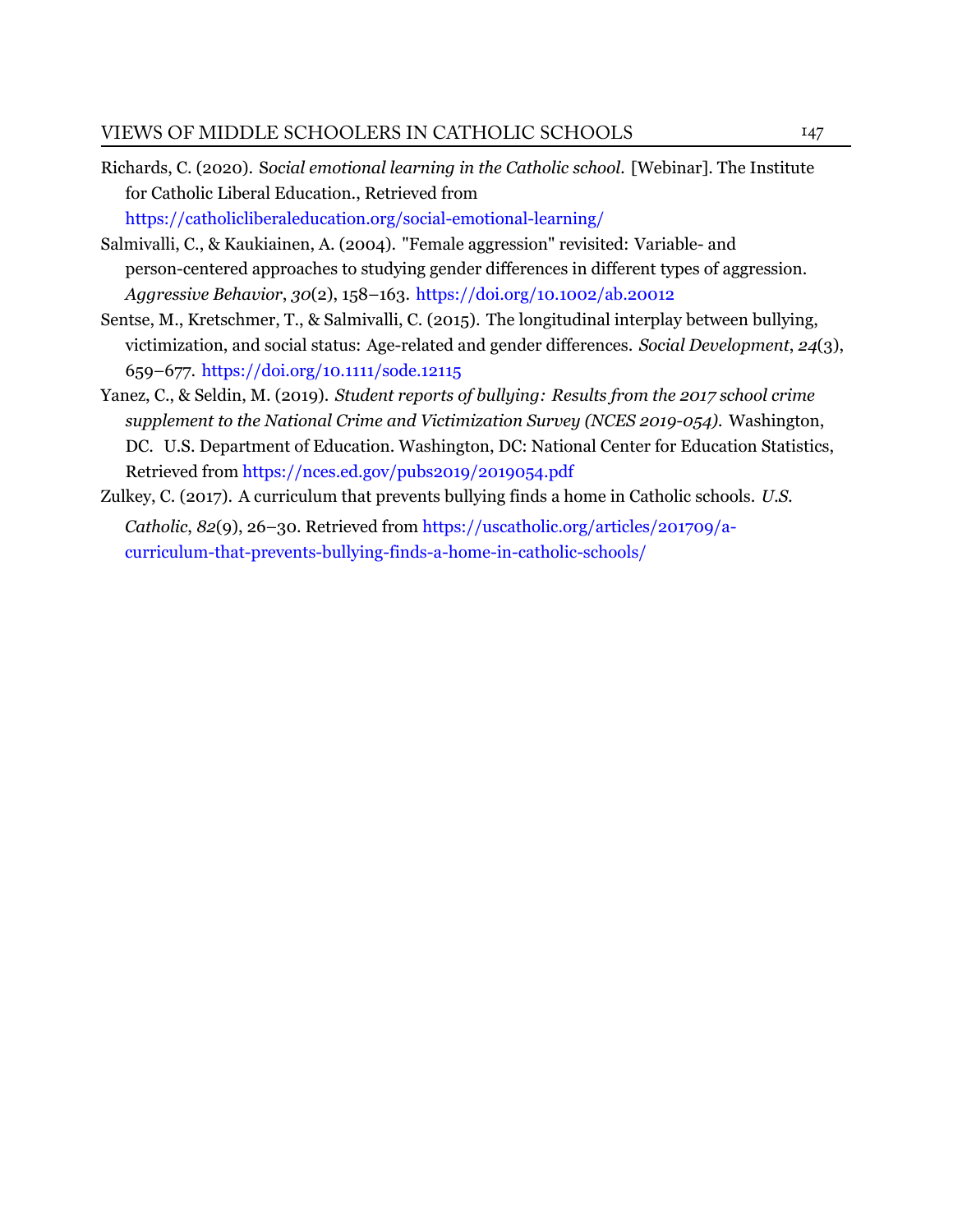#### **Table 1**

*Sample VigneƩes and Types of Decision Responses from the Decision-Making Scale*

Situation involving verbal aggression

*Oscar frequently worries about his grades at school. Oscar's friend, Cole, is aware of this and often laughs behind Oscar's back. One Ɵme, Cole finds out Oscar has goƩen a failing grade on his math test. Cole comes up close to Oscar in the hallway and says "Wow, your math scores suck. You're so stupid!" loud enough for all of Oscar's classmates to hear.*

Decision-making question: *What is the best thing for Oscar to do in this situation?* 

- Walk away and forget about the situation (No Active Decision Response)
- Confront Cole and tell him to stop (Type 1 Decision Response)
- Punch Cole in the face (Type 3 Decision Response)
- Ask a friend or an adult to help (Type 2 Decision Response)

Situation involving physical aggression

*Emily always gets good grades in her World History class and likes to talk about old maps and dates of historical events. During class, Emily's classmate Sherry often interrupts Emily and tells her to stop talking. One day, during* class discussion, when Emily keeps persisting at expressing her ideas, Sherry throws a huge paper ball hard at Emily's *face hitting her eye.* 

Decision-making question: *What is the best thing for Emily to do in this situation?* 

- Confront Sherry and tell her to stop (Type 1 Decision Response)
- Throw something hard at Sherry (Type 3 Decision Response)
- Walk away and forget about what happened (No Active Decision Response)
- Ask a friend or an adult for help (Type 2 Decision Response)

Situation involving cyber aggression

*Gina is overweight and her classmates know that Gina feels shy about her looks. Eileen, Gina's classmate, often giggles at Gina's clothing size in the gym changing room. One day, Gina finds out that Eileen has taken a picture of* Gina in the gym changing room and posted it on Facebook with the caption "Sexy Triple X Queen." Decision-making question: *What is the best thing for Gina to do in this situation?* 

- Sign off Facebook and forget the situation (No Active Decision Response)
- Ask a friend or an adult to help (Type 2 Decision Response)
- Spread a mean rumor about Eileen on Facebook (Type 3 Decision Response)
- Confront Eileen and tell her to delete the picture (Type 1 Decision Response)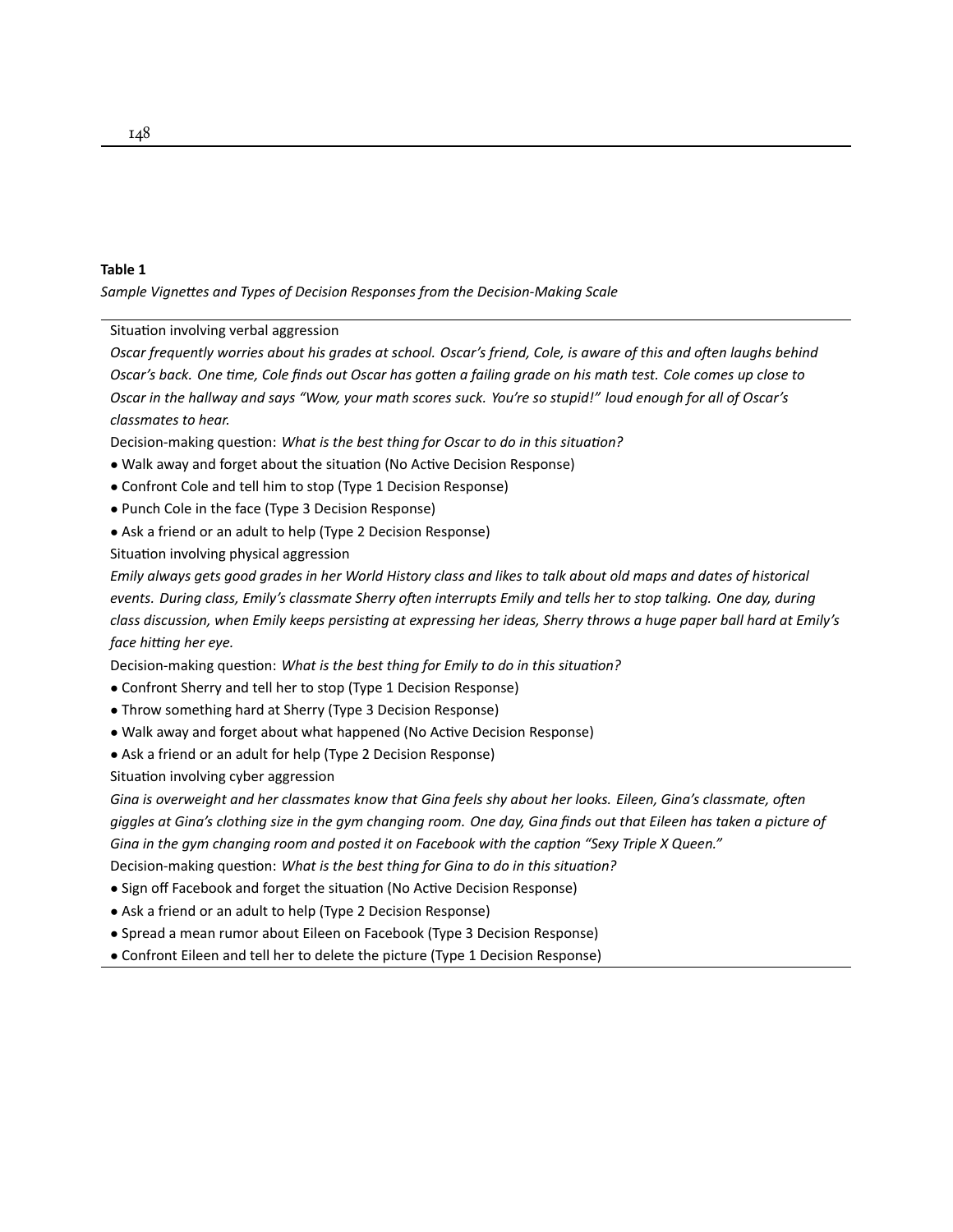#### **Table 2**

*Means and Standard Deviations (SDs) for Gender by Situation Type Interaction for Type 3 Decision-making Responses* 

|        |    | <b>Physical</b><br>Aggression | <b>Physical</b><br>Aggression | <b>Verbal</b><br>Aggression | <b>Verbal</b><br>Aggression | Cyber<br>Aggression | Cyber<br>Aggression |
|--------|----|-------------------------------|-------------------------------|-----------------------------|-----------------------------|---------------------|---------------------|
| Gender | n  | Mean                          | <b>SD</b>                     | Mean                        | <b>SD</b>                   | Mean                | <b>SD</b>           |
| Female | 45 | .38                           | .89                           | .18                         | .61                         | .00.                | .00                 |
| Male   | 24 | 1.33                          | 1.49                          | .71                         | 1.12                        | .29                 | .55                 |

#### **Table 3**

*Means and Standard Deviations (SDs) for Grade by Situation Type Interaction for Type 3 Decision-making Responses* 

|                       |    | <b>Physical</b><br><b>Aggression</b> | <b>Physical</b><br>Aggression | Verbal<br>Aggression | Verbal<br>Aggression | Cyber<br><b>Aggression</b> | Cyber<br><b>Aggression</b> |
|-----------------------|----|--------------------------------------|-------------------------------|----------------------|----------------------|----------------------------|----------------------------|
| Grade                 | n  | Mean                                 | <b>SD</b>                     | Mean                 | <b>SD</b>            | <b>Mean</b>                | <b>SD</b>                  |
| $6th$ Grade           | 21 | .43                                  | .87                           | .00                  | .00                  | .14                        | .36                        |
| $7th$ Grade           | 23 | .35                                  | 1.03                          | .26                  | .69                  | .09                        | .42                        |
| 8 <sup>th</sup> Grade | 25 | 1.28                                 | 1.43                          | .76                  | 1.16                 | .08                        | .28                        |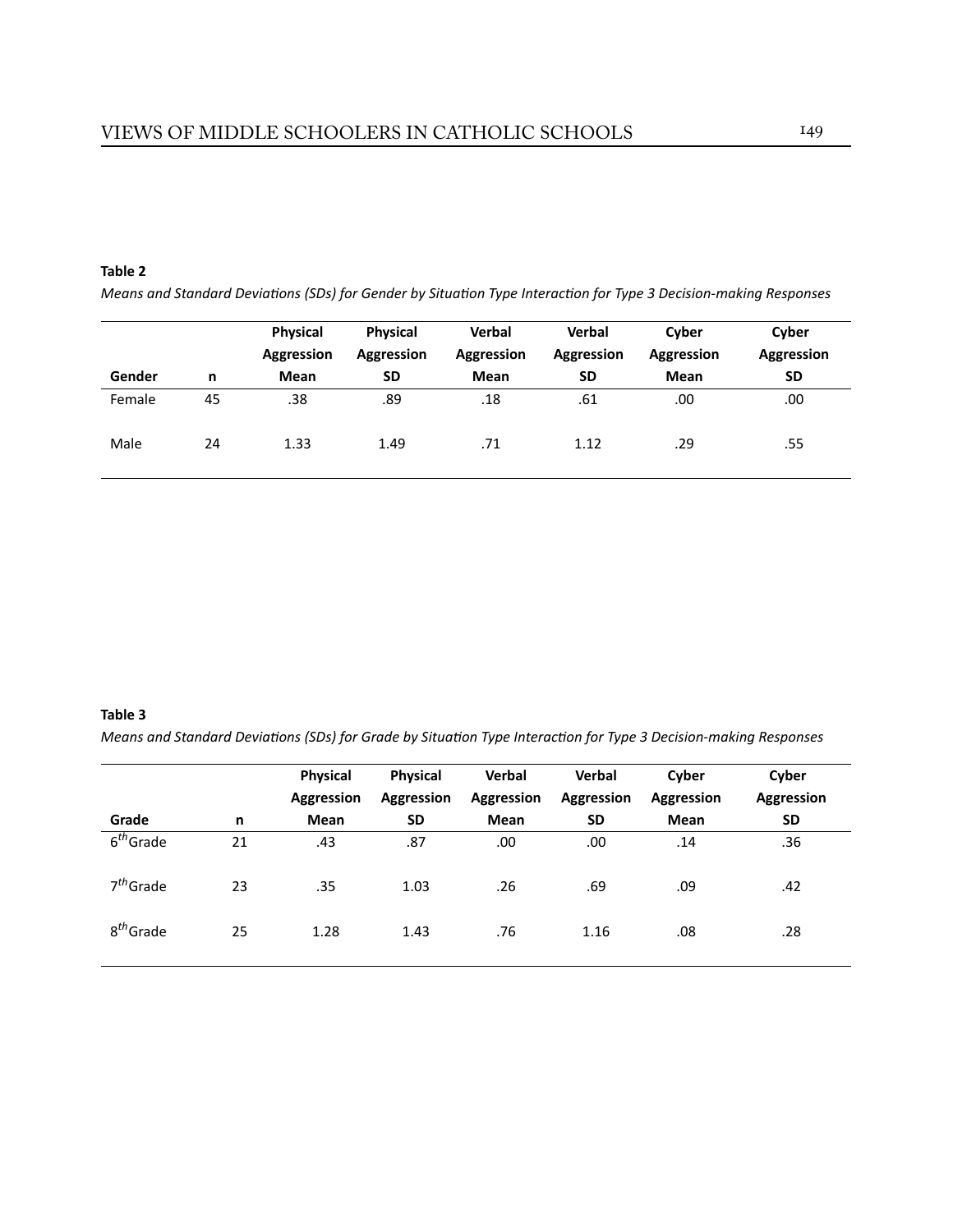